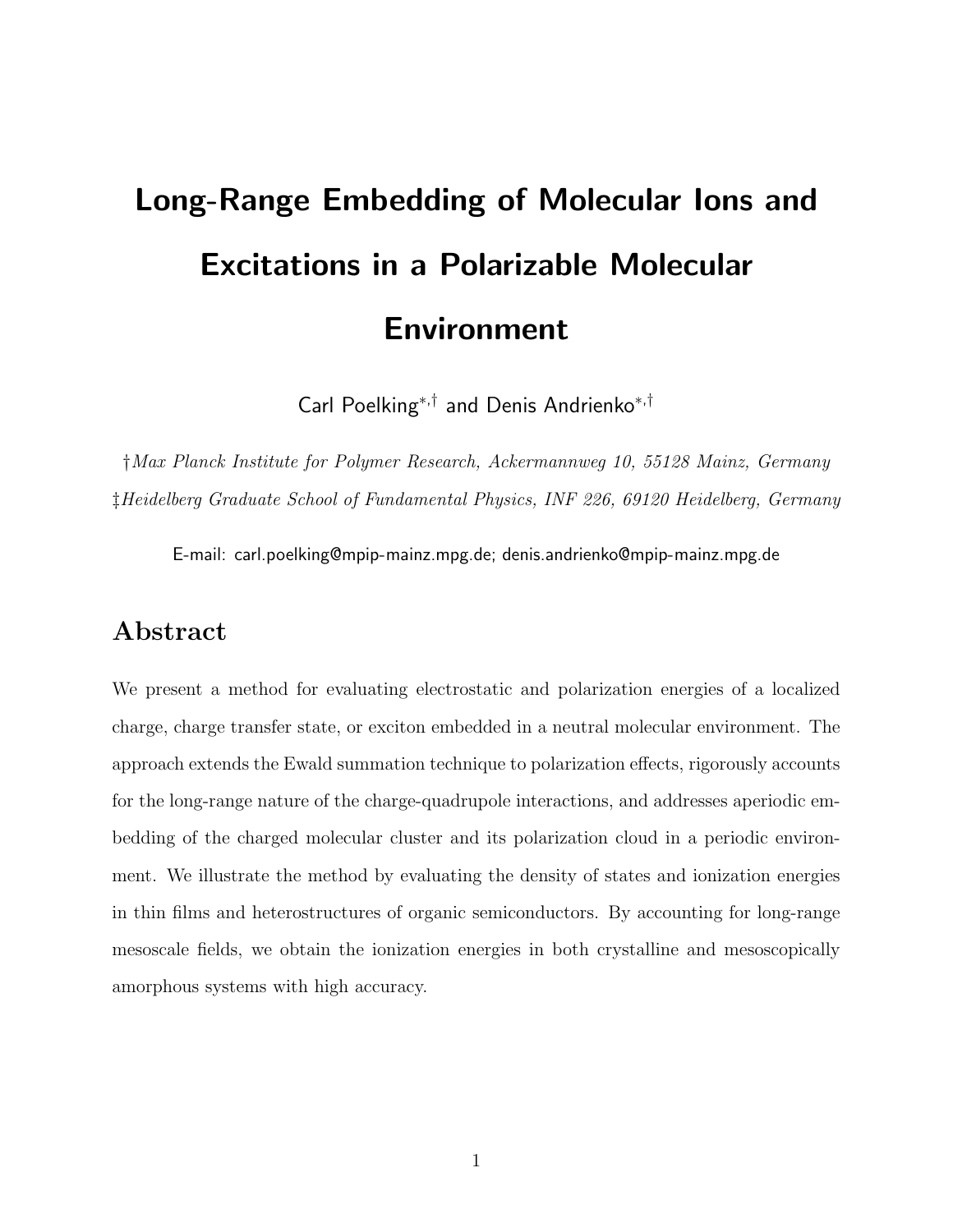# 1 Introduction

Knowledge of the energy landscape for charge and energy transport is key to the optimization of organic optoelectronic devices,<sup>1</sup> understanding of photosynthesis in biological systems,<sup>2</sup> molecular catalysis,<sup>3</sup> and chemical sensors.<sup>4</sup> It is, however, still a challenge in computational materials science to predict these landscapes and to establish their connection to device characteristics.5–10 One of the major issues here is the limited system sizes used in today's simulations. They are frequently insufficient to sample the tail of the densities of states $8,11-13$ or long-wavelength spatial correlations of the energy landscape.<sup>14,15</sup> The need to go beyond a nanometer length scale is also given by the fact that in ordered molecular systems the interaction of a charge with the molecular surrounding is long-range. For charge-quadrupole interactions, for instance, the corresponding sum is only conditionally convergent in  $3D^{16-20}$ and converges extraordinarily slow in 2D-periodic systems, such as thin organic films.

In illustration of this, Fig. 1a shows the electrostatic contribution to the energies of a neutral molecule, its cation and anion in a molecular crystal of the solar-cell donor compound D5M.<sup>21</sup> The dependence on the size of the molecular cluster,  $d_c$ , reflects the electrostatic energy convergence in 3D- and 2D-periodic systems. Fig. 1a may give the false impression that energy levels are converged for a cluster size of 8 nm, when, in fact, the interaction sum is only *conditionally* converged. It corresponds to spherical shell-by-shell growth of the cluster and will differ for other (cylindrical, cuboidal, etc.) cluster shapes. Fig. 1b shows how these energies change in a crystalline *thin film*. For *charges* embedded in a 20 nm-thin film (Fig. 1b), convergence is absolute but is not achieved even for cluster sizes larger than 100 nm. Finally, in Fig. 1c the electrostatic contribution is shown for a charge transfer (CT) state at a donor-acceptor  $(D5M-C_{60})$  interface comprised of two thin films of D5M and the fullerene  $C_{60}$ . The electrostatic contribution to the energy of CT states converges faster, whereas the individual contributions of the CT-hole and CT-electron still exhibit the same slow thin-film convergence behavior.

As long-range crystalline and liquid-crystalline ordering characterizes many organic ma-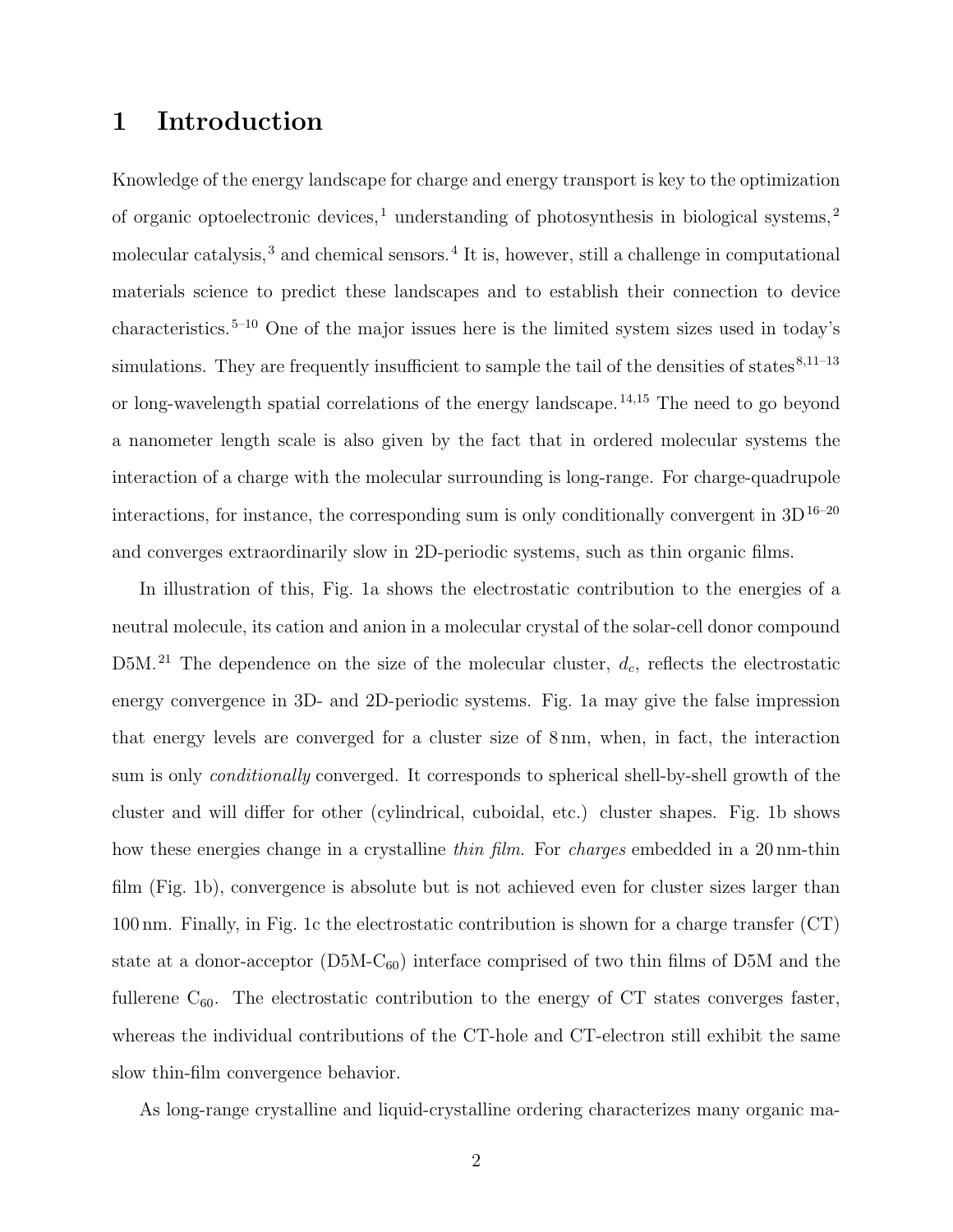

Figure 1: Variation of electrostatic energies  $W^{(1)}$  with the cluster size  $d_c$  for a bulk (a) and thin-film (b,c) setup. Only static atomic multipoles up to quadrupoles are accounted for. In (a) and (b), black, red, and blue lines denote trends for neutral  $(n^o)$ , hole  $(h^+)$ and electron  $(e^-)$  states, localized on a donor  $(D, here: D5M)$  or acceptor  $(A, here: C_{60})$ molecule, respectively. In (b),  $z_0$  and  $z_1$  refer to a molecular ion positioned at the center and surface of the film, respectively. In (c), the black line denotes the convergence for an interfacial charge transfer state. Energies  $W^{(1)}$  for the infinite systems are shown on the very right of each plot, where for the bulk setup a spherical shape factor has been used to remove the conditional convergence, which corresponds to the spherical shell-by-shell growth of the molecular cluster of size  $d_c$ . The schematics on the right-hand side indicate the system under study including cartoons of the two molecules, D5M and fullerene, with a repeat unit colored in black, and periodicity indicated by dashed arrows.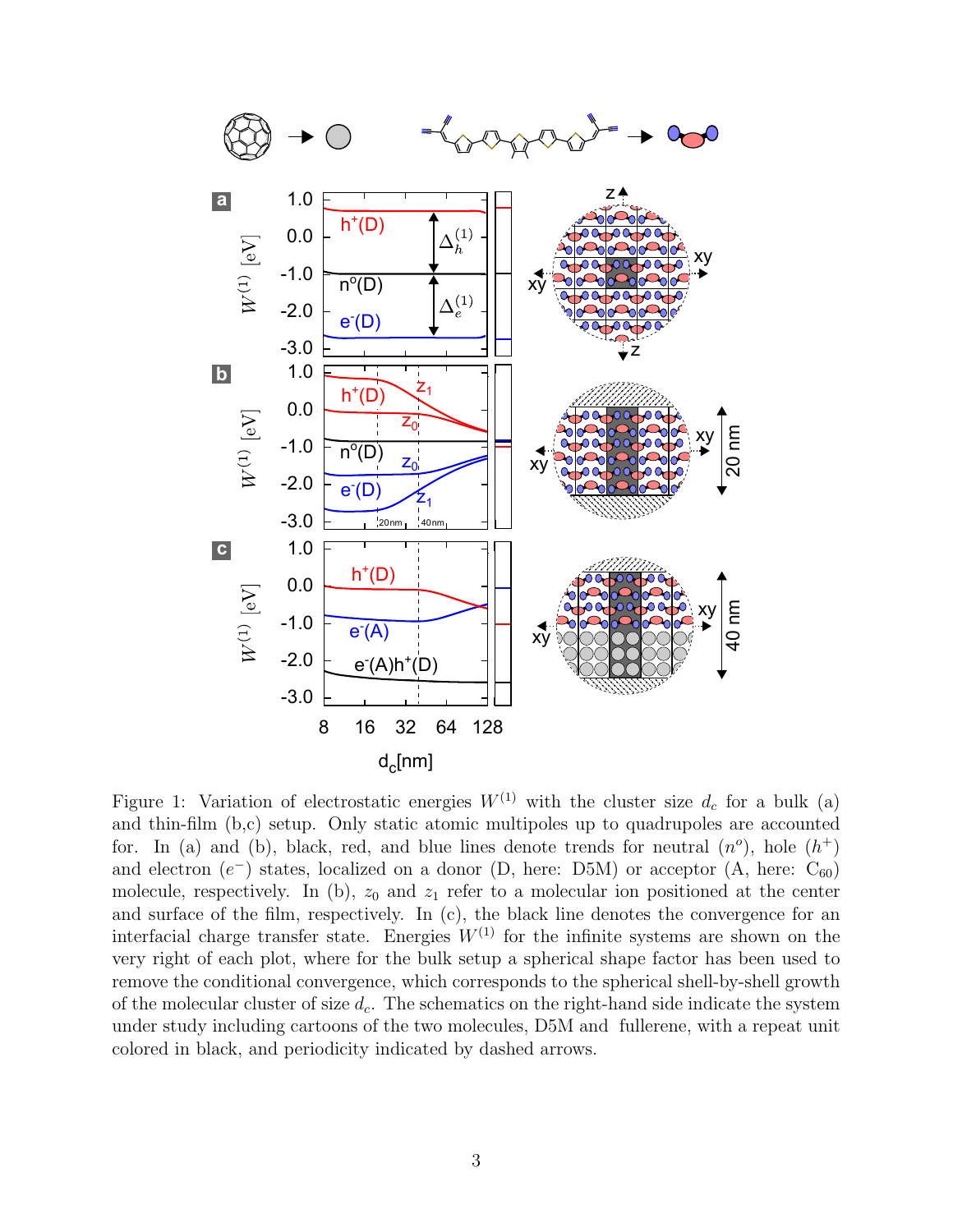terials,  $22,23$  an account of long-range effects becomes indispensable in heterogeneous environments, in particular at interfaces. Such structures are at the heart of many functional devices, e.g., planar heterojunction solar cells, field effect transistors, and organic lightemitting diodes. Typical film thicknesses employed in these devices are on the order of tens of nanometers, whereas surface areas exceed square micrometers. Hence, the molecular arrangement in the out-of-plane dimension can be simulated to scale, whereas the in-plane dimensions have to be modeled effectively, through periodic boundary conditions.

Following up on applications to organic interfaces<sup>16,17</sup> and mixtures,<sup>24</sup> in this work we focus on the technical implementation, further verification, and complementary illustrations of the method designed to evaluate ionization energies (IEs) and electron affinities (EAs) of molecules embedded in such a *periodic* molecular environment. In what follows, we will hence focus on molecular ions embedded in a neutral environment; the method is, however, applicable to any type of embedded molecular excitation, including charge transfer and excited states.

Addressing both electrostatic and polarization contributions, the approach adapts and extends the Ewald summation technique<sup>25,26</sup> in three ways. First, it incorporates induction, which is not originally part of the formalism, but can be added.<sup>27</sup> Second, it addresses the long-range nature of the charge-quadrupole interaction. Third, it adapts the Ewald method to "broken" periodicities that result when embedding the charged molecular cluster and its polarization cloud in an otherwise periodic system. We illustrate that a long-range treatment is crucial for the description not only of crystalline systems, but also of energy correlations and level alignment in mesoscopically amorphous materials.

#### 2 General formalism

In this section, we outline the implementation of our approach. To make simulations of large, atomistically-resolved systems computationally feasible, we use polarizable force fields based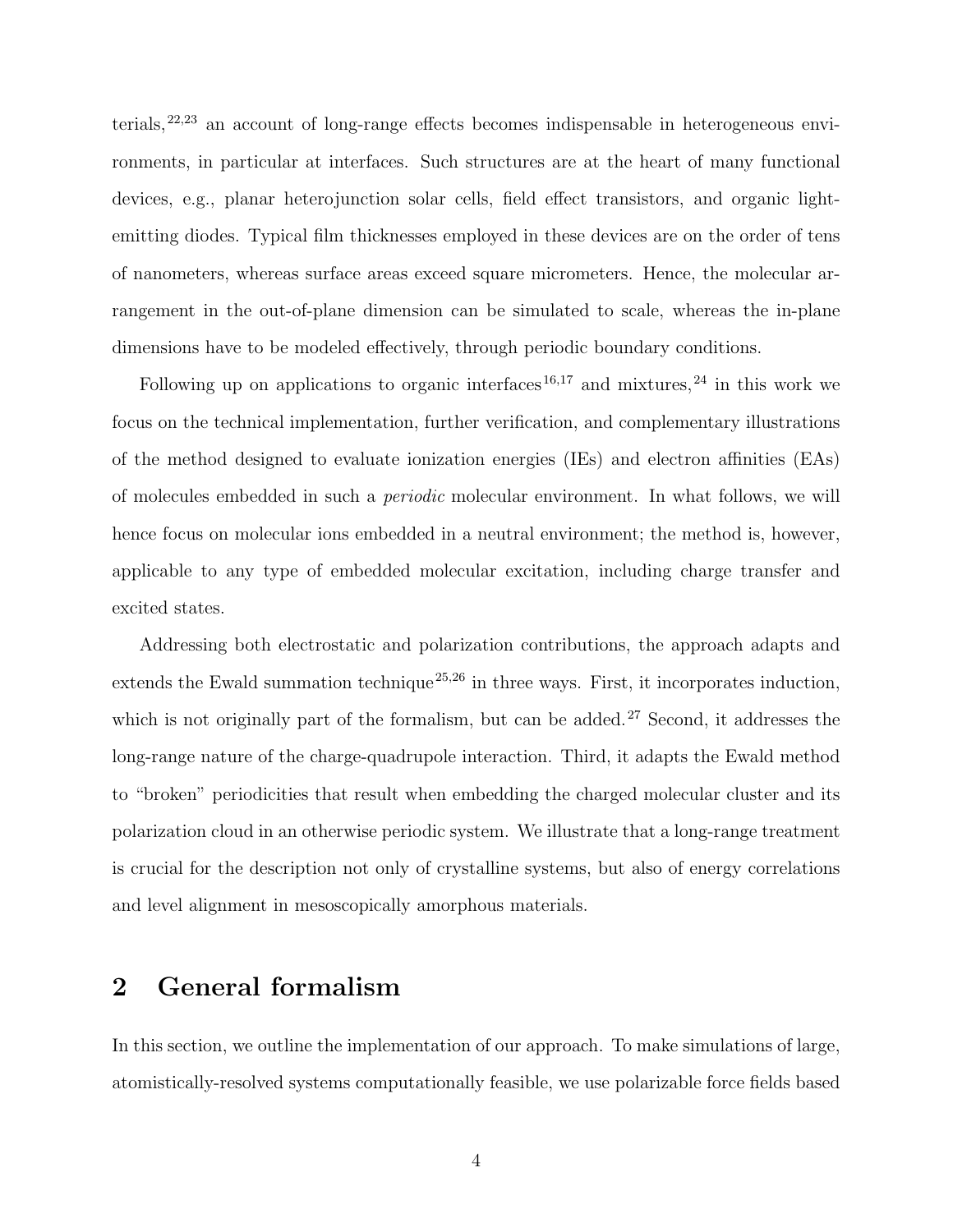

Figure 2: Computational workflow. (a) Computation of the polarization state of the periodic ground-state system. The simulation box  $\mathcal{B}$ , colored in gray, incorporates the molecular cluster in a neutral state,  $X^{(n)}$ . (b) Calculation of background fields acting on the polarization cloud (foreground)  $P^{(s)}$  centered around the charged cluster  $X^{(s)}$ . (c) Self-consistent polarization within  $\mathcal{P}^{(s)}$  and evaluation of the self-energy of  $\mathcal{P}^{(s)}$ . (d) Evaluation of the interaction energy between the foreground  $\mathcal{P}^{(s)}$  and the polarized background  $\tilde{\mathcal{B}}^*$ .

on distributed atomic properties.28–31 The basics of this concept are recapitulated in the next section. Readers familiar with the perturbative treatment of electrostatic interactions and polarization energies can move on directly to Section 2.2.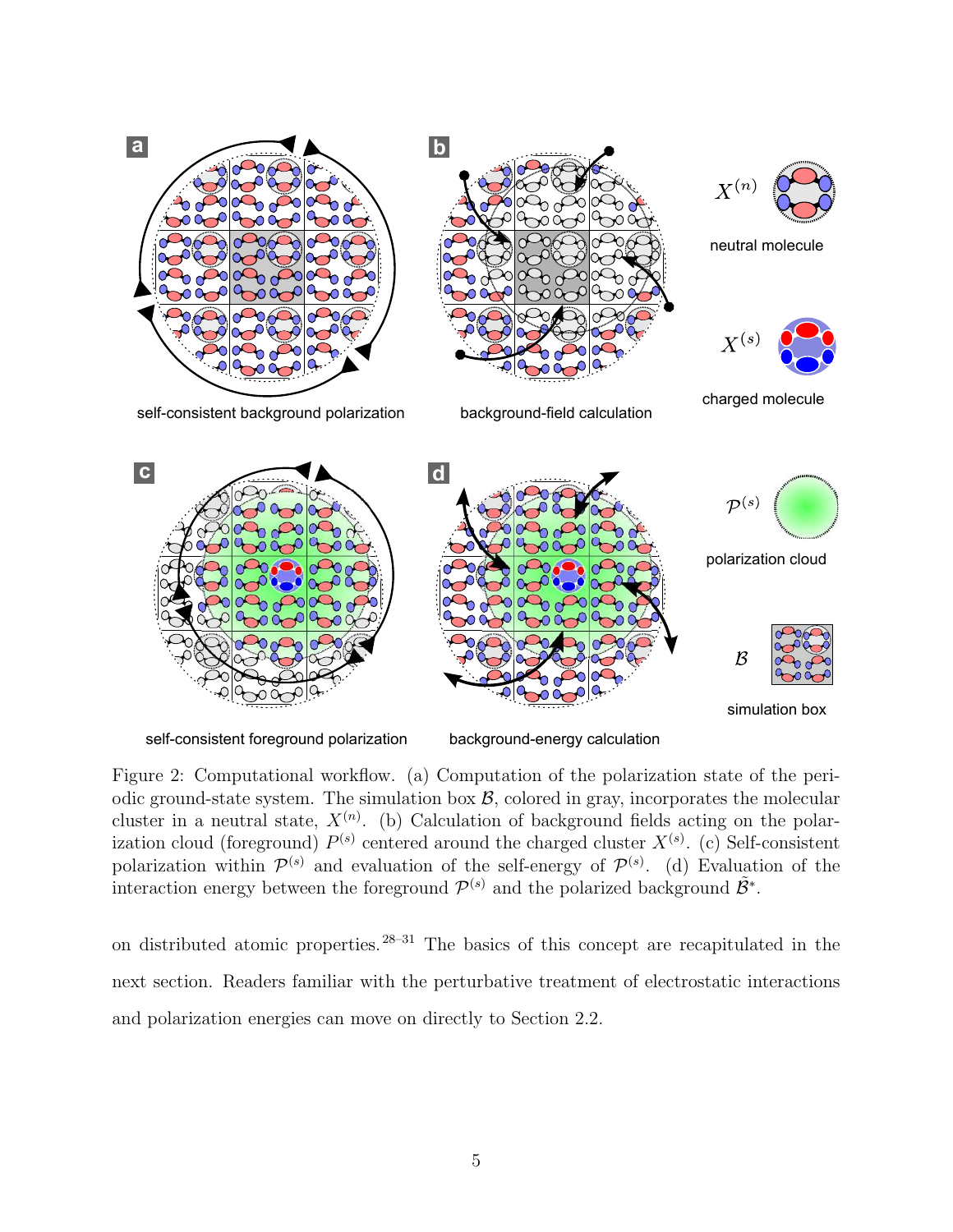#### 2.1 Polarization Energy and Work

In weakly interacting molecular assemblies, key corrections to energy levels of molecular ions result from the electrostatic and polarization interaction with the environment. Both interactions lead to energy contributions on the order of  $1 \text{ eV}$  and can be treated perturbatively.<sup>32</sup> The electrostatic and polarization contributions correspond to the first- and second-order corrections  $W_s^{(1)}$  and  $W_s^{(2)}$ , respectively, where the subscript s denotes the state (hole, electron, neutral) of the molecule. The energy correction  $\Delta_s$  to IEs  $(s = h)$  and EAs  $(s = e)$ due to the environment then reads

$$
\Delta_s = \Delta_s^{(1)} + \Delta_s^{(2)},\tag{1}
$$

where  $\Delta_s^{(i)} = W_s^{(i)} - W_n^{(i)}$ ; n references the neutral ground state. The IE of a molecule, for example, follows as  $IE = IE_0 + \Delta_h$ : here, IE<sub>0</sub> denotes the gas-phase ionization energy, to be calculated on a quantum-mechanical level. For electron, excitonic or charge-transfer states, analogous expressions hold.

The perturbative correction to the molecular site energy,  $W_s = W_s^{(1)} + W_s^{(2)}$ , is calculated in a classical expansion of the molecular field and field response in terms of distributed multipoles<sup>28</sup> and polarizabilities,  $33$  respectively, positioned at (typically) atomic expansion sites. W<sub>s</sub> then follows from a variational principle, which replaces Poisson's equation  $\nabla(\varepsilon\nabla\phi) \sim \rho$ in this microscopic, particle-based picture:

$$
\frac{\delta W_s}{\delta \Delta Q_{lm}^{a(s)}} = 0. \tag{2}
$$

Its self-consistent solution consists of the set of multipolar (here: dipolar) moments  $\Delta Q_{lm}^{a(s)}$ lm induced at the (atomic) expansion sites, a, with local polarizabilities  $\alpha_{lm}^a$ , in response to the permanent multipolar moments  $Q_{lm}^{a(s)}$  that approximate the molecular, unperturbed charge densities. The set  $\Delta Q_{lm}^{a(s)}$  constitutes the polarization state of the system and, together with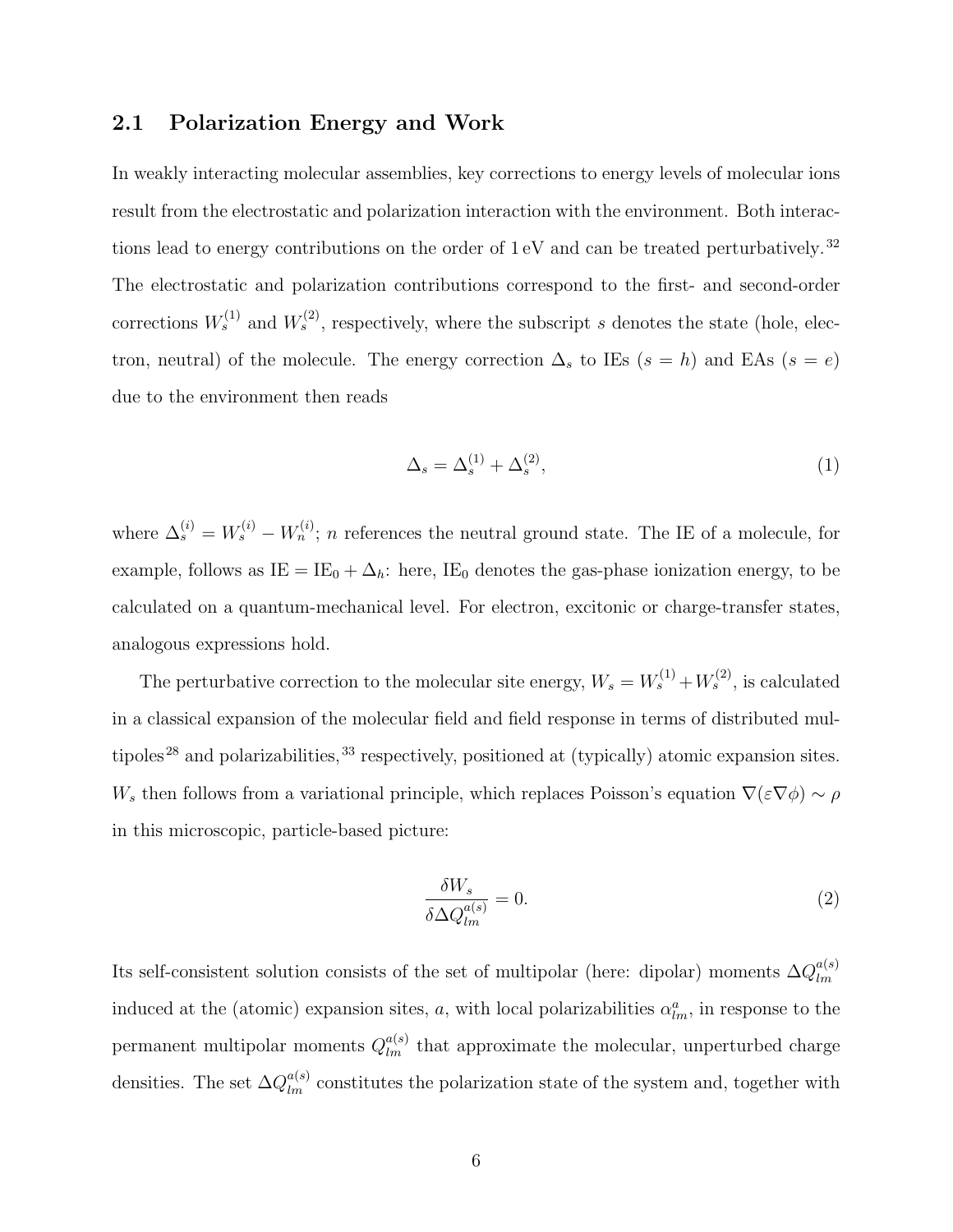$Q_{lm}^{a(s)}$ , determines  $W_s^{(1)}$  and  $W_s^{(2)}$ , and finally  $\Delta_s$ . We note that  $W_s^{(2)}$ , different from  $\Delta_s^{(2)}$ , only takes negative values, as is characteristic of a second-order perturbative term.

The self-interaction energy  $W_s$  of the molecular system is normally decomposed into external and internal contributions, the latter reflecting the positive polarization work<sup>32</sup>

$$
W_s = W_{\text{ext}} \left[ \mathcal{D}^{(s)}; \mathcal{D}^{(s)} \right] + W_{\text{int}} \left[ \mathcal{D}^{(s)} \right], \tag{3}
$$

$$
W_{\text{ext}}\left[\mathcal{D}^{(s)}; \mathcal{D}^{(s)}\right] = \frac{1}{2} \sum_{M^{(s)}} \sum_{M'^{(s)} \neq M^{(s)}} \left(Q_t^{a(s)} + \Delta Q_t^{a(s)}\right) T_{tu}^{aa'}\left(Q_u^{a'(s)} + \Delta Q_u^{a'(s)}\right),\tag{4}
$$

$$
W_{\rm int} \left[ \mathcal{D}^{(s)} \right] = \frac{1}{2} \sum_{M} \Delta Q_t^{a(s)} \left( \alpha^{-1} \right)_{tu}^{ab(s)} \Delta Q_u^{b(s)}.
$$
 (5)

Here,  $\mathcal{D}^{(s)}$  is a discrete, multipolar charge density – it denotes the entire set of static and induced multipoles in the system; the notation  $W_{ext} \left[ \mathcal{D}^{(s)}; \mathcal{D}^{(s)} \right]$  emphasizes that the summation is performed over all pairs of molecules.

Following Stone's notation,<sup>32</sup>  $Q_t^a$  and  $Q_u^{a'}$  $u<sub>u</sub><sup>a'</sup>$  are multipole moments in spherical-tensor representation, with angular and magnetic quantum numbers contracted into a single index.  $T_{tu}^{aa'}$  are tensors that mediate the interaction between multipole moments  $Q_t^a$  and  $Q_u^{a'}$  $\frac{a'}{u}$  of atoms a and  $a'$ .<sup>34</sup> For both atomic indices  $(a, b \in M$  and  $a' \in M'$  as well as tensorial components  $(t \text{ and } u)$ , Einstein sum conventions are in place.

For computational efficiency, we truncate the expansion of the molecular charge density (distributed multipole analysis<sup>28</sup>) after rank  $l = 2$ , such that atomic quadrupoles are still accounted for. Also, we employ distributed polarizabilities in a local-dipole approximation  $(\alpha_{tu}^{ab} \rightarrow \alpha_t^a \neq 0 \text{ if } t \in \{1x, 1y, 1z\})$  as developed by Thole,  $30,35$  hence disregarding chargeflow effects.<sup>29</sup> In organic solids with their spatially rapidly fluctuating fields, charge flow is expected to play only a minor role. A local-dipole scheme is therefore sufficient to capture polarization effects. In order to avoid an unphysical overpolarization to which atomic-dipole schemes are susceptible,<sup>30</sup> the Thole model requires damping of induced-induced interactions at short separations. The interaction tensors  $T_{tu}^{aa'}$  in Eq. 4 are hence modified such that terms with a distance scaling of  $R^{-\nu}$  are multiplied by a damping function  $\Lambda_{2\nu+1}$  listed in Section S3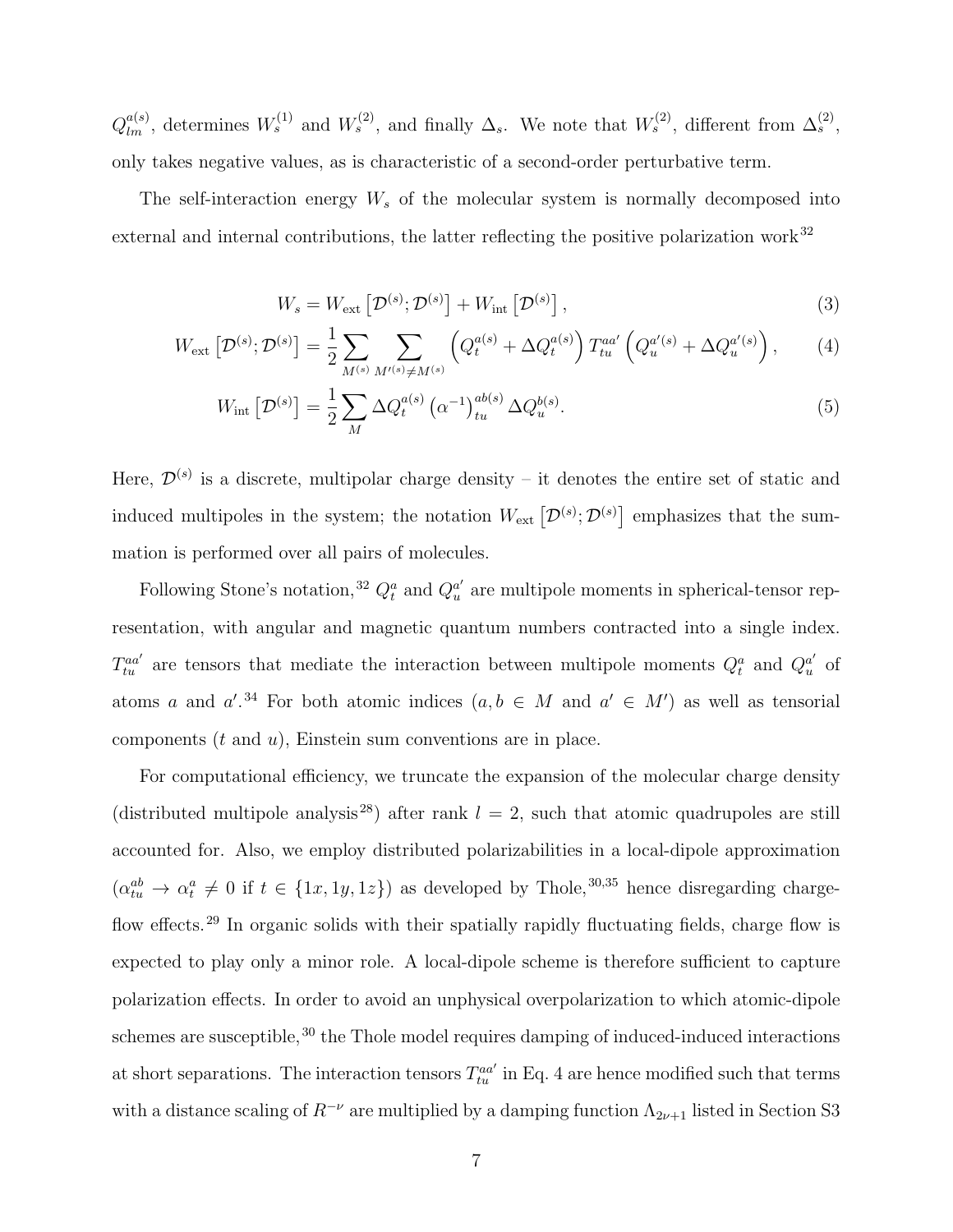of the Supporting Information. Furthermore, due to the larger polarizabilities of *conjugated* molecules in comparison to biological compounds, the set of Thole polarizabilities<sup>35</sup> is scaled iteratively in order to match the volume of the polarizability ellipsoid  $(\sim 1/\Pi_{i=1}^3 \sqrt{\tilde{\alpha}_i})$ , where  $\tilde{\alpha}_i$  is the *i*-th eigenvalue of the molecular polarizability tensor) calculated here using density functional theory.

#### 2.2 Aperiodic-Periodic Decomposition

In the following, we detail how Eq. 2 is solved for an *aperiodic* (i.e., not periodically repeated) charged molecule embedded in a *periodic*, neutral, polarizable environment and how the associated perturbative contributions  $\Delta_s^{(1)}$  and  $\Delta_s^{(2)}$  are evaluated with an infinite interaction range applied to all particles.

Since a fully self-consistent solution of Eq. 2 for the entire system (incorporating all periodic images as well as a single charged molecule) is difficult to achieve even in principle, we first introduce a cutoff for the polarization of the environment by the excess charge. This cutoff controls up to where the introduction of this charge modifies the polarization state of the environment. The assumption of such a finite "polarization cloud" is readily justified: the charge – induced-dipole energy contribution has a  $1/r^4$  decay and is hence absolutely convergent. The polarization cloud then has to be chosen only large enough to prevent discontinuities in the fields across its boundary.

To deal with the broken periodicity, we spatially partition the multipolar charge density  $\mathcal{D}^{(s)}$  onto several subsets. Once again, the superscript s denotes the state of the embedded molecule; e.g.,  $s = n$  would correspond to the neutral state. Now let us denote by  $\beta$  the set of molecules in the simulation box, with all molecules in their *neutral* charge configuration. The entire ground-state system  $\mathcal{B}^*$  then consists of  $\mathcal{B}$  and its periodic replicas. Charging of the embedded molecule,  $X^{(s)}$ , modifies this charge density by polarizing the surrounding molecules. We correspondingly denote the set of molecules in the polarization cloud by  $\mathcal{P}^{(s)}$ . We will refer to the rest of the system,  $\tilde{\mathcal{B}}^* = \mathcal{B}^* \setminus \mathcal{P}^{(n)}$ , as the background. The system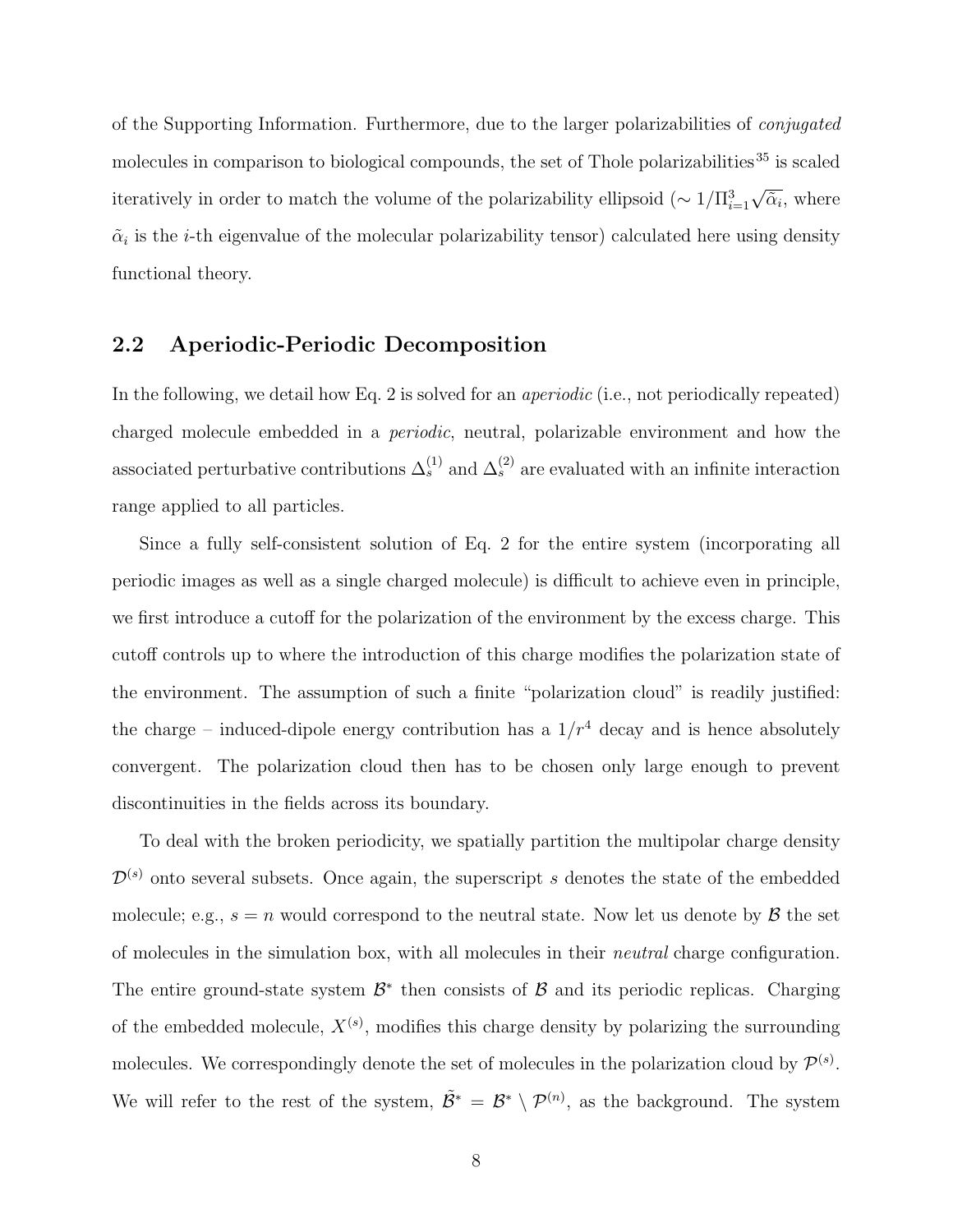partitioning is illustrated in Fig. 2.

Based on Eq. 3, the energy correction  $W_s$  then reads

$$
W_s = W_{\text{ext}}[\mathcal{P}^{(s)}; \mathcal{P}^{(s)}] + W_{\text{ext}}[\mathcal{P}^{(s)}; \tilde{\mathcal{B}}^*] + W_{\text{ext}}[\tilde{\mathcal{B}}^*; \tilde{\mathcal{B}}^*] + W_{\text{int}}[\mathcal{P}^{(s)}] + W_{\text{int}}[\tilde{\mathcal{B}}^*].
$$
 (6)

Here,  $W_{\text{ext}}$  denotes the intermolecular field interaction energy, and  $W_{\text{int}}$  the intramolecular induction work, as defined in Eqs. 4,5. The polarization cloud (Fig. 2c) is chosen large enough to screen the excitation from  $\tilde{\mathcal{B}}^*$ , whose polarization state is thus assumed unaffected. Therefore no state index s is used for the contributions  $W_{ext}[\tilde{\mathcal{B}}^*; \tilde{\mathcal{B}}^*]$  and  $W_{int}[\tilde{\mathcal{B}}^*]$ , which will in fact cancel when taking the difference  $\Delta_s^{(i)} \equiv W_s^{(i)} - W_n^{(i)}$  and hence need not be calculated. The surviving terms from Eq. 6 read as follows:

$$
W_{\text{ext}}[\mathcal{P}^{(s)}; \mathcal{P}^{(s)}] = \frac{1}{2} \sum_{P} \sum_{P' \neq P} \left( Q_t^{p(s)} + \Delta Q_t^{p(s)} \right) T_{tu}^{pp'} \left( Q_u^{p'(s)} + \Delta Q_u^{p'(s)} \right),\tag{7}
$$

$$
W_{\rm ext}[\mathcal{P}^{(s)}; \tilde{\mathcal{B}}^*] = \sum_{P} \sum_{\tilde{B}^*} \left( Q_t^{p(s)} + \Delta Q_t^{p(s)} \right) T_{tu}^{pb} \left( Q_u^{b(n)} + \Delta Q_u^{b(n)} \right),\tag{8}
$$

$$
W_{\rm int}[\mathcal{P}^{(s)}] = \frac{1}{2} \sum_{P} \Delta Q_t^{p(s)} \left( \alpha^{-1} \right)_t^{a(s)} \Delta Q_t^{p(s)}.
$$
\n(9)

Here,  $p(s)$  denotes an atom of a molecule  $P^{(s)}$  in a polarization cloud  $\mathcal{P}^{(s)}$ , s is the state of the molecule (neutral, anion, cation), and b enumerates atoms in the polarized background  $\tilde{B}^*$ . In these expressions, induced moments have to be calculated self-consistently on the basis of Eq. 2, yielding the linear system of equations<sup>27,32</sup>

$$
\Delta Q_t^{p(s)} = -\sum_{\tilde{B}^*} \alpha_t^{p(s)} T_{tu}^{pb} \left( Q_u^{b(n)} + \Delta Q_u^{b(n)} \right) - \sum_P \alpha_t^{p(s)} T_{tu}^{pp'} \Delta Q_u^{p'(s)}.
$$
\n(10)

Note that in Eqs. 7 and 9,  $W_{ext}[\mathcal{P}^{(s)}; \mathcal{P}^{(s)}]$  and  $W_{int}[\mathcal{P}^{(s)}]$  only count interactions within  $\mathcal{P}^{(s)}$ : direct evaluation is therefore possible at reasonable computational expense.  $W_{ext}[\mathcal{P}^{(s)}; \tilde{\mathcal{B}}^*]$ (Eq. 8), by contrast, comprises the interaction of  $\mathcal{P}^{(s)}$  with the infinite, but *semiperiodic* set  $\tilde{\mathcal{B}}^*$ . In order to use the Ewald summation technique, designed for periodic systems, we add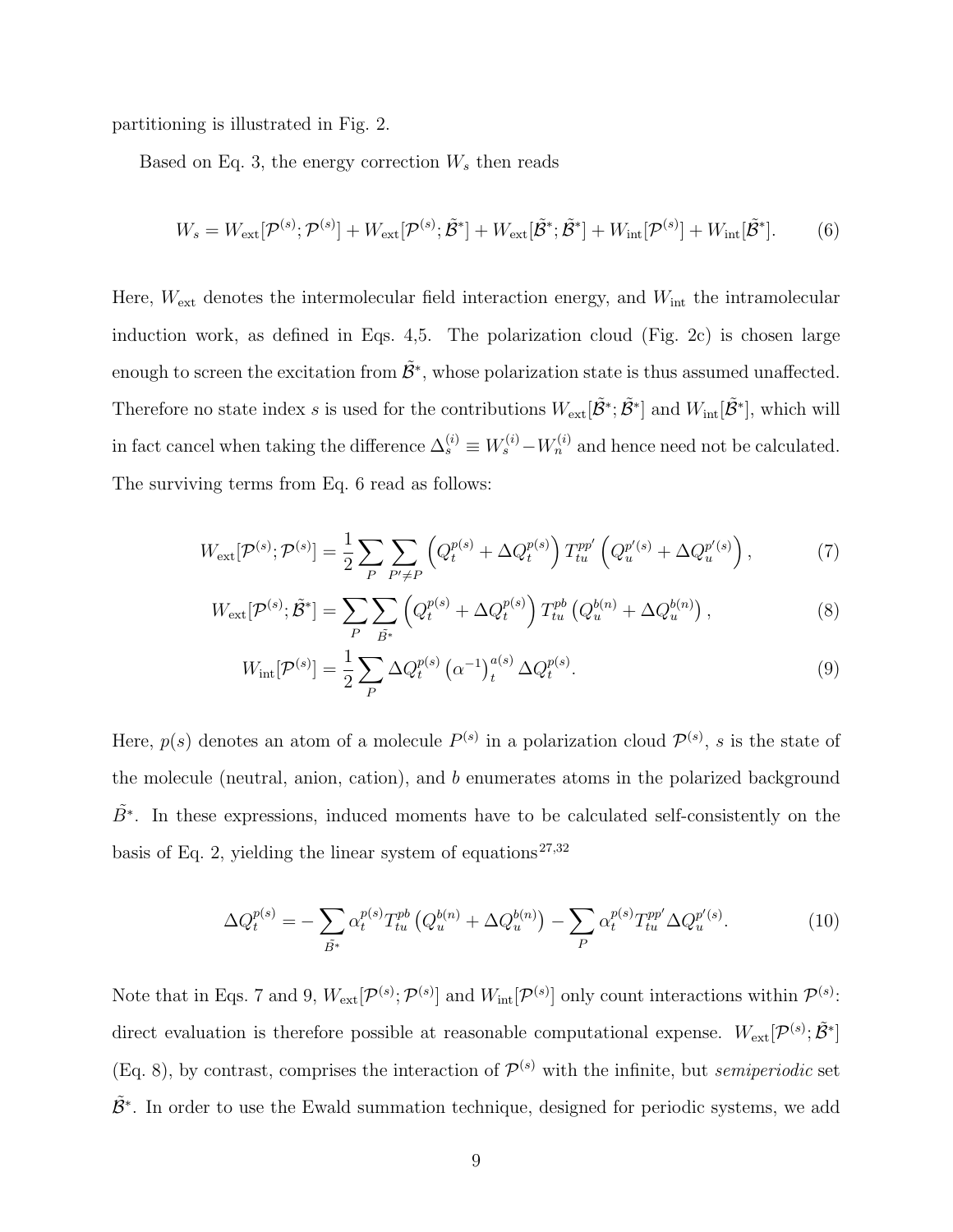the foreground density  $\mathcal{P}^{(n)}$  in its neutral charge and polarization state to  $\tilde{\mathcal{B}}^*$ , thus allowing for the transformation into reciprocal space, and subsequently correct for this addition in real space. taking spatial derivatives with regard to the coordinates of the source and target atomic positions.  $W_{ext}[\mathcal{P}^{(s)}; \tilde{\mathcal{B}}^*]$  is then obtained as the sum over five contributions (the derivation is sketched in Sections S8 and S9 of the Supporting Information),

$$
W_{\text{ext}}[\mathcal{P}^{(s)}; \tilde{\mathcal{B}}^*] = W_k[\mathcal{P}^{(s)}; \mathcal{B}] + W_r[\mathcal{P}^{(s)}; \tilde{\mathcal{B}}^*] - W_{\text{si}}[\mathcal{P}^{(s)}; \mathcal{P}^{(n)}] - W_c[\mathcal{P}^{(s)}; \mathcal{P}^{(n)}] + W_*[\mathcal{P}^{(s)}; \mathcal{B}],
$$
\n(11)

The first four terms on the right-hand side are:

$$
W_k[\mathcal{P}^{(s)};\mathcal{B}] = \frac{1}{4\pi\varepsilon_0} \frac{4\pi}{V} \sum_{\vec{k}\neq 0}^{\infty} S\left(\vec{k};[\mathcal{P}^{(s)}]\right) S^*\left(\vec{k};[\mathcal{B}]\right) A(k),\tag{12}
$$

$$
W_r[\mathcal{P}^{(s)}; \tilde{\mathcal{B}}^*] = \frac{1}{4\pi\varepsilon_0} \sum_{\tilde{B}^*} \sum_{\mathcal{P}^{(s)}} \sum_{\nu=0}^4 T_{\nu}^{pb} \Lambda_{2\nu+1}^{pb} B_{\nu}(R_L^{pb}), \tag{13}
$$

$$
W_{\rm si}[\mathcal{P}^{(s)}; \mathcal{P}^{(n)}] = \frac{1}{4\pi\varepsilon_0} \sum_{\mathcal{P}} \left( \frac{2\beta}{\sqrt{\pi}} q^{p(s)} q^{p(n)} + \frac{4\beta^3}{3\sqrt{\pi}} \vec{\mu}^{p(s)} \cdot \vec{\mu}^{p(n)} + \frac{16\beta^5}{5\sqrt{\pi}} \tilde{\theta}^{p(s)} : \tilde{\theta}^{p(n)} \right), \qquad (14)
$$

$$
W_c[\mathcal{P}^{(s)}; \mathcal{P}^{(n)}] = \frac{1}{4\pi\varepsilon_0} \sum_{P^{(s)}} \sum_{P^{(n)} \neq P^{(s)}} \sum_{\nu=0}^4 T_{\nu}^{pp'} C_{\nu}(R_0^{pp'}).
$$
 (15)

The first three contributions in Eq. 11 (Eqs. 12-14) are the standard Ewald terms for the reciprocal- and real-space interaction, and self-interaction correction, respectively. Their interaction kernels take into account higher-order permanent and induced moments  $36,37$  and, in the case of  $W_r[\mathcal{P}^{(s)}; \tilde{\mathcal{B}}^*]$ , incorporate short-range damping functions  $\Lambda_{2\nu+1}$  as discussed above.

For the real- and reciprocal-space terms, the anisotropic interaction kernels  $S$  and  $T_{\nu}$ (the former is the structure factor of the multipolar density) capture the orientation dependence of the interaction between two sets of atomic multipoles in the respective space; they are listed in Section S1 of the Supporting Information. The associated isotropic interaction kernels  $A(k)$  and  $B_{\nu}(R)$  (see Section S2 of the Supproting Information) yield the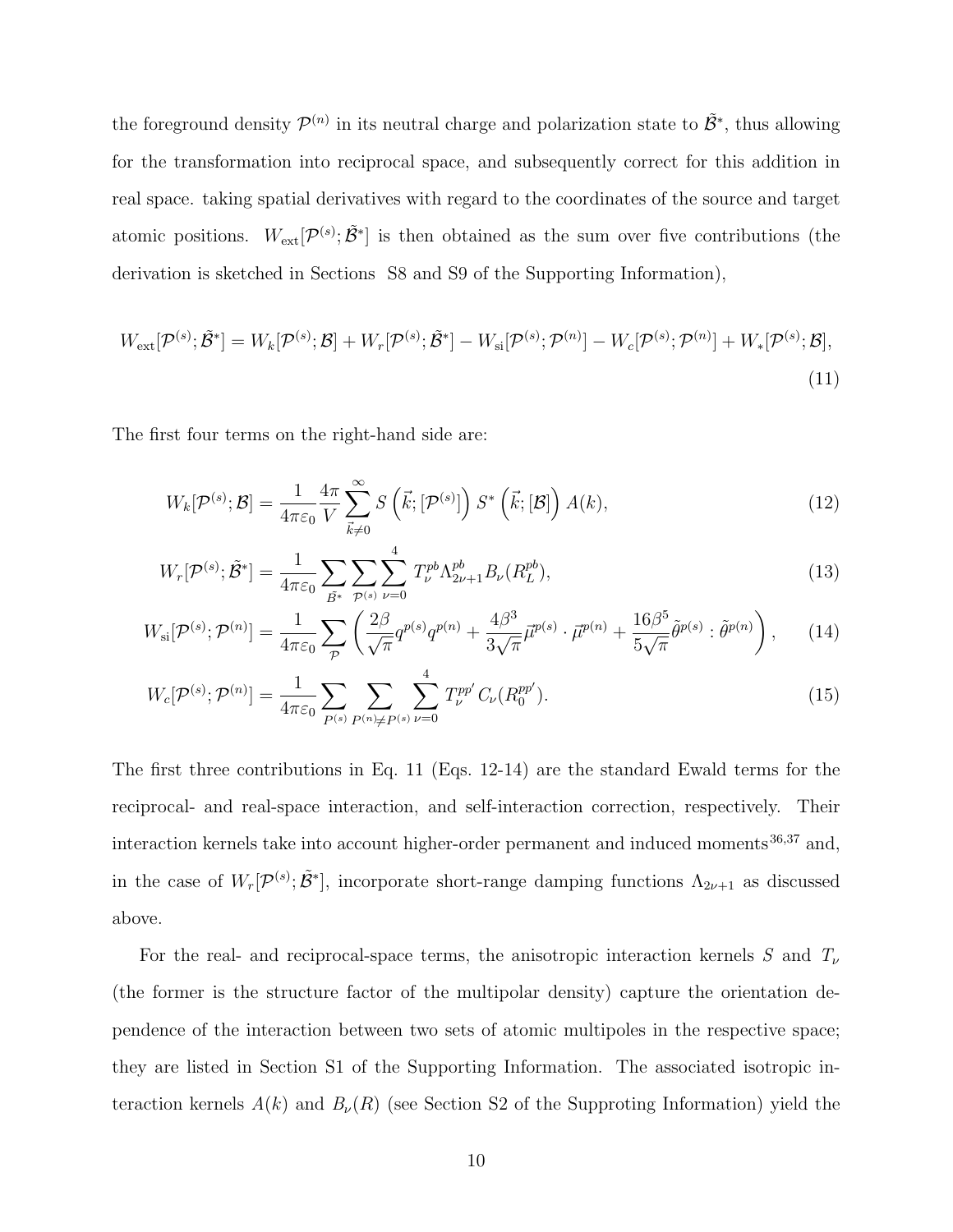distance dependence. Finally, the real-space interaction is damped by the damping function  $\Lambda_{2\nu+1}$  prescribed by  $B_{\nu}(R)$ , which scales as  $R^{-(2\nu+1)}$  for sufficiently small distances (see Section S3 of the Supporting Information for details). In the above equations, the set of atom-centered multipoles incorporates the atomic charge q, dipole  $\vec{\mu}$  and quadrupole  $\tilde{\theta}$ , now in their Cartesian representation. Note that the quadrupole is here defined as  $\theta_{\alpha\beta}=\sum_a q^a \left[\frac{1}{2}\right]$  $\frac{1}{2}r^a_\alpha r^a_\beta - \frac{1}{6}$  $\frac{1}{6} \delta_{\alpha\beta}(r^a)^2$ , which differs from the conventional definition by a factor 1  $\frac{1}{3}$ . Also note that the sum  $\sum_{\tilde{B}^*}$  is in practice implemented as a double sum over image-box vectors  $\vec{L}$  and the periodic density  $\mathcal{B}^*$ , with molecules participating in the polarization cloud  $\mathcal{P}^{(s)}$  and  $\mathcal{P}^{(n)}$  being excluded.

The fourth term in Eq. 11,  $W_c[P^{(s)};P^{(n)}]$ , denotes an aperiodic subtraction which corrects for the overlap between  $\mathcal{P}^{(s)}$  and  $\mathcal{P}^{(n)}$  (see Section S9 of the Supporting Information for details). Here, the anisotropic kernel is identical to  $T_{\nu}$  from Eq. 13. The isotropic kernel  $C_{\nu}$ , however, differs from  $B_{\nu}$  (see Section S2 of the Supporting Information) in that it involves derivatives of the long-ranged erf $(\beta r)/r$  rather than the short-ranged erfc $(\beta r)/r$  part of the interaction. The  $P^{(n)} = P^{(s)}$  terms have already been accounted for in the self-interaction term, Eq. 14.

The fifth term in Eq. 11,  $W_*[\mathcal{P}^{(s)};\mathcal{B}]$ , is a shape  $(k=0)$  contribution that tackles the conditionality of the interaction sum. An analogous conditionality arises in overall neutral systems with a net dipole moment of the periodically repeated charge density  $\mathcal{B}$ ,  $^{20}$  as is often encountered in molecular systems. As a result, the convergence of the interaction sum depends on the (macroscopic) summation shape. Here, we treat molecular solids, where a second conditionality arises from the net charge that resides in  $\mathcal{P}^{(s)}$  and interacts with a net-quadrupolar background. Shape terms for the case of a macroscopic cube and slab summation shape are derived as (see Section S8 of the Supporting Information for details)

$$
W_*^{\text{cube}}[\mathcal{P}^{(s)};\mathcal{B}] = -\frac{1}{4\pi\varepsilon_0} \frac{4\pi}{3V} \left( Q_0^{\mathcal{P}(s)} \text{Tr}[\tilde{\Theta}^{\mathcal{B}(n)}] + Q_0^{\mathcal{B}(n)} \text{Tr}[\tilde{\Theta}^{\mathcal{P}(s)}] - \vec{M}^{\mathcal{P}(s)} \cdot \vec{M}^{\mathcal{B}(n)} \right), \qquad (16)
$$

$$
W_*^{\text{slab}}[\mathcal{P}^{(s)}; \mathcal{B}] = -\frac{1}{4\pi\varepsilon_0} \frac{4\pi}{V} \left( Q_0^{\mathcal{P}(s)} \Theta_{zz}^{\mathcal{B}(n)} + Q_0^{\mathcal{B}(n)} \Theta_{zz}^{\mathcal{P}(s)} - M_z^{\mathcal{P}(s)} M_z^{\mathcal{B}(n)} \right),\tag{17}
$$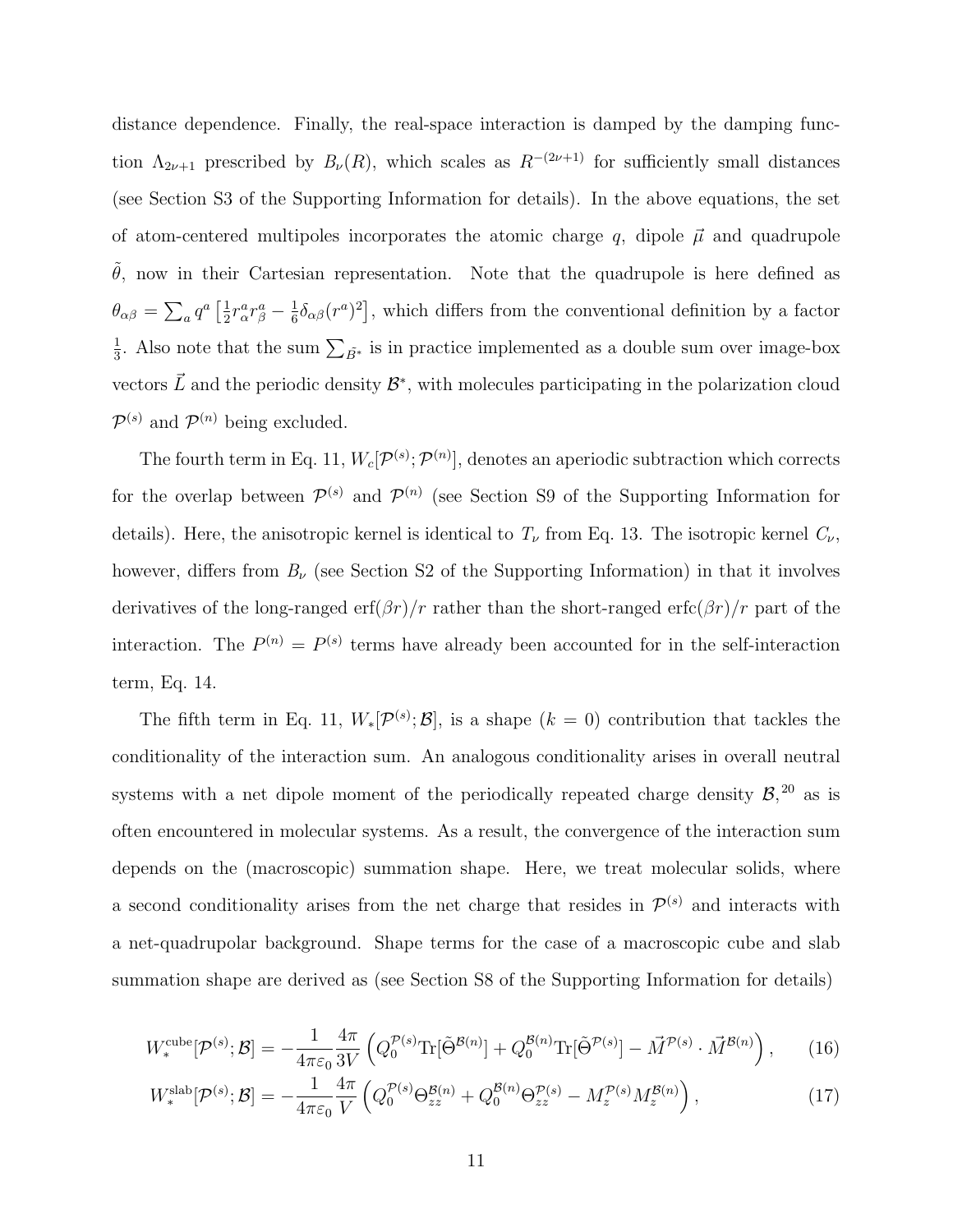where Eq. 16 implies summation over cubic/spherical, and Eq. 17 over infinitely thin slabshaped shells. The net multipolar moments of the densities  $\mathcal{P}^{(s)}$  and  $\mathcal{B}$  that feature in these expressions are defined as

$$
Q_0^{\mathcal{P}(s)} = \sum_P q^{p(s)},\tag{18}
$$

$$
\vec{M}^{\mathcal{P}(s)} = \sum_{P} \left( q^{p(s)} \vec{r}_p + \vec{\mu}^{p(s)} \right),
$$
\n
$$
\tilde{\Theta}^{\mathcal{P}(s)} = \sum_{P} \left( \frac{1}{2} q^{p(s)} \vec{r}_p \otimes \vec{r}_p + \vec{\mu}^{p(s)} \otimes \vec{r}_p + \tilde{\theta}^{p(s)} \right).
$$
\n(19)

Analogous expressions are used for  $Q_0^B$ ,  $\vec{M}^B$  and  $\tilde{\Theta}^B$ .

Equation 11 is the key result of the method: with the cube/sphere shape correction. Eq. 16, it gives energies of charged clusters in a 3D-periodic lattice with all three periodic directions treated identically in the summation. In order to mimic a 2D-infinite slab (e.g. for calculating IE and EA of thin films), the slab shape correction, Eq. 17, shall be used.

#### 2.3 Computational procedure

Combining our results for energy, field and polarization calculations, Fig. 2 summarizes the procedure to solve Eq. 2 and compute  $W_s$  for a molecular system in a state s. First (Fig. 2a), the polarization state of the neutral system is computed according to Eq. 10 and Eq. S17 in the Supporting Information. This step usually needs to be carried out only once for each coordinate configuration. Second (Fig. 2b), fields generated by the semiperiodic background across the polarization cloud are calculated, taking into account both permanent and induced moments. Third (Fig. 2c), the polarization cloud is polarized self-consistently in the fields of the semiperiodic background. Fourth (Fig. 2d), the interaction-energy between the semiperiodic background and the polarization cloud, as well as within the polarization cloud, are evaluated using Eqs. 7, 9 and 11.

The computational cost of the above procedure is mostly due to the self-consistent eval-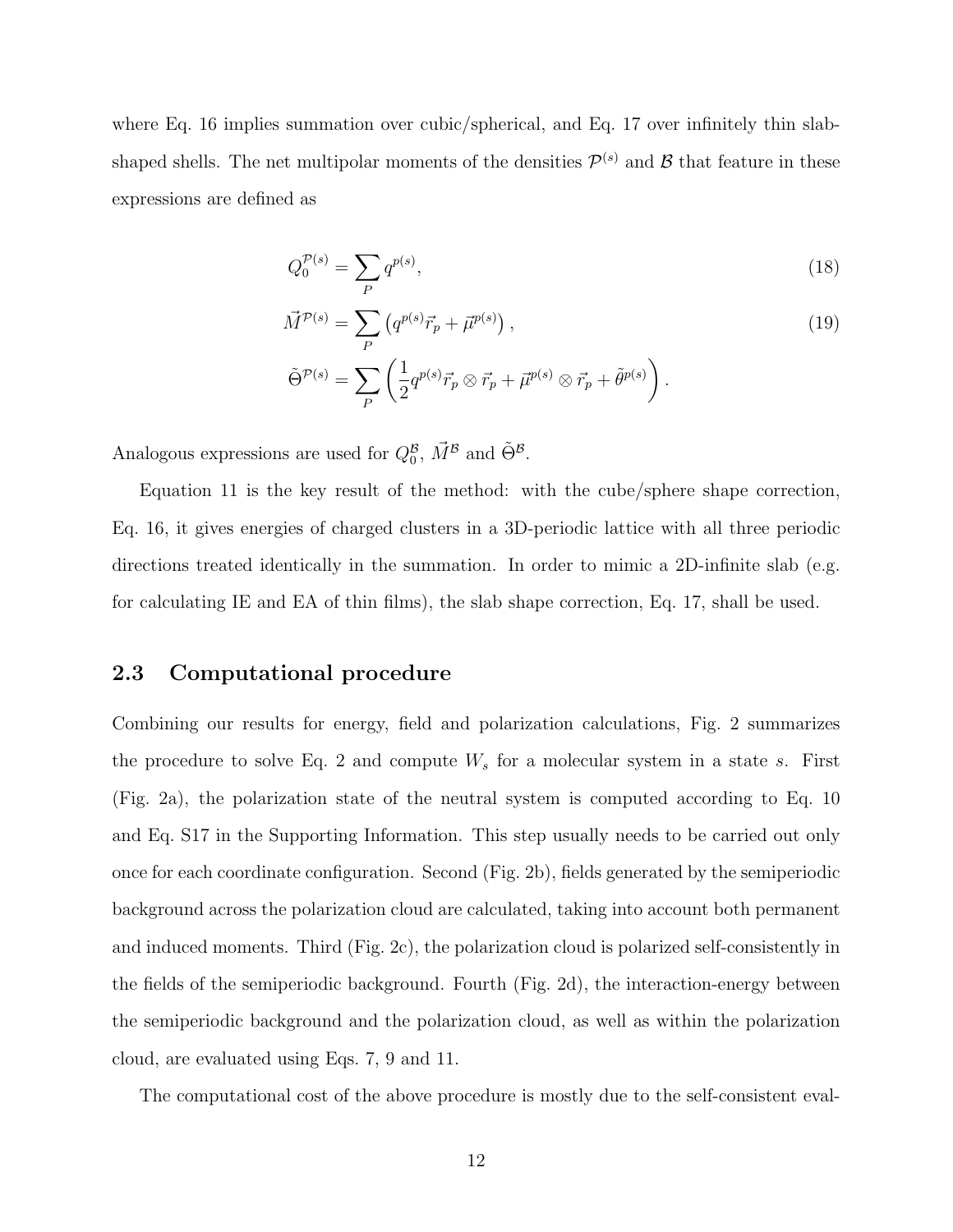uation of induced dipoles of the polarization cloud (step 3). The cost of this step scales as  $r_{pc}^6$  with the radius  $r_{pc}$  of the cloud. Typically,  $r_{pc} = 4 \,\text{nm}$  proves to be sufficient to converge level profiles, except for a homogeneous dielectric stabilization of the material beyond  $r_{pc}$ .

Finally, the long-range stabilization is recovered in an *ad-hoc* fashion:<sup>38</sup> To this end, we consider the polarization energy of a charge localized in a non-polarizable spherical cavity with radius  $r_{pc}$ , embedded in a dielectric of dielectric constant  $\varepsilon_1$  in the half-space  $z > 0$ , in the vicinity of an interface with a second dielectric layer of dielectric constant  $\varepsilon_2$  in  $z < 0$ (as frequently encountered in organic electronic devices):

$$
\Delta_s^{(\varepsilon)}(z > r_{pc}) = -\frac{1}{8\pi\varepsilon_0} \frac{q^2}{r_{pc}} \frac{\varepsilon_1 - 1}{\varepsilon_1} \left[ 1 + \frac{r_{pc}}{2z} \frac{\varepsilon_2 - \varepsilon_1}{(\varepsilon_1 - 1)(\varepsilon_1 + \varepsilon_2)} \right].
$$
\n(20)

This expression holds for excitations with a net-charge  $q$  as leading moment. Higher order moments, as they would apply to net-neutral excitations, in particular charge transfer states, could be readily treated on the same grounds.<sup>38</sup> In practice, the contribution from higherorder moments is, however, negligible – different from charges, where, e.g.,  $\Delta^{(\varepsilon)}$  evaluates to -0.11 eV for a hole or electron embedded in an environment of  $\varepsilon_1 = \varepsilon_2 = 3$  and  $r_{pc} = 4$  nm.

# 3 Validation and applications

In this section, we first validate electrostatic energies obtained with our method against the existing 2D-Ewald approach by initially excluding all polarization contributions. We then briefly discuss published applications of the method, with benchmarks based on experimentally measured quantities: IEs of thin crystalline films,  $^{16}$  energies of charge transfer states at donor-acceptor interfaces,  $^{17}$  and density of states of mixtures of molecular crystals.  $^{24}$  Finally, we apply our method to amorphous mesophases, as encountered in organic solar cells or light-emitting diodes, and show that residual ordering in a small simulation box combined with the cut-off based approaches can lead to false predictions of molecular energies in amorphous thin films.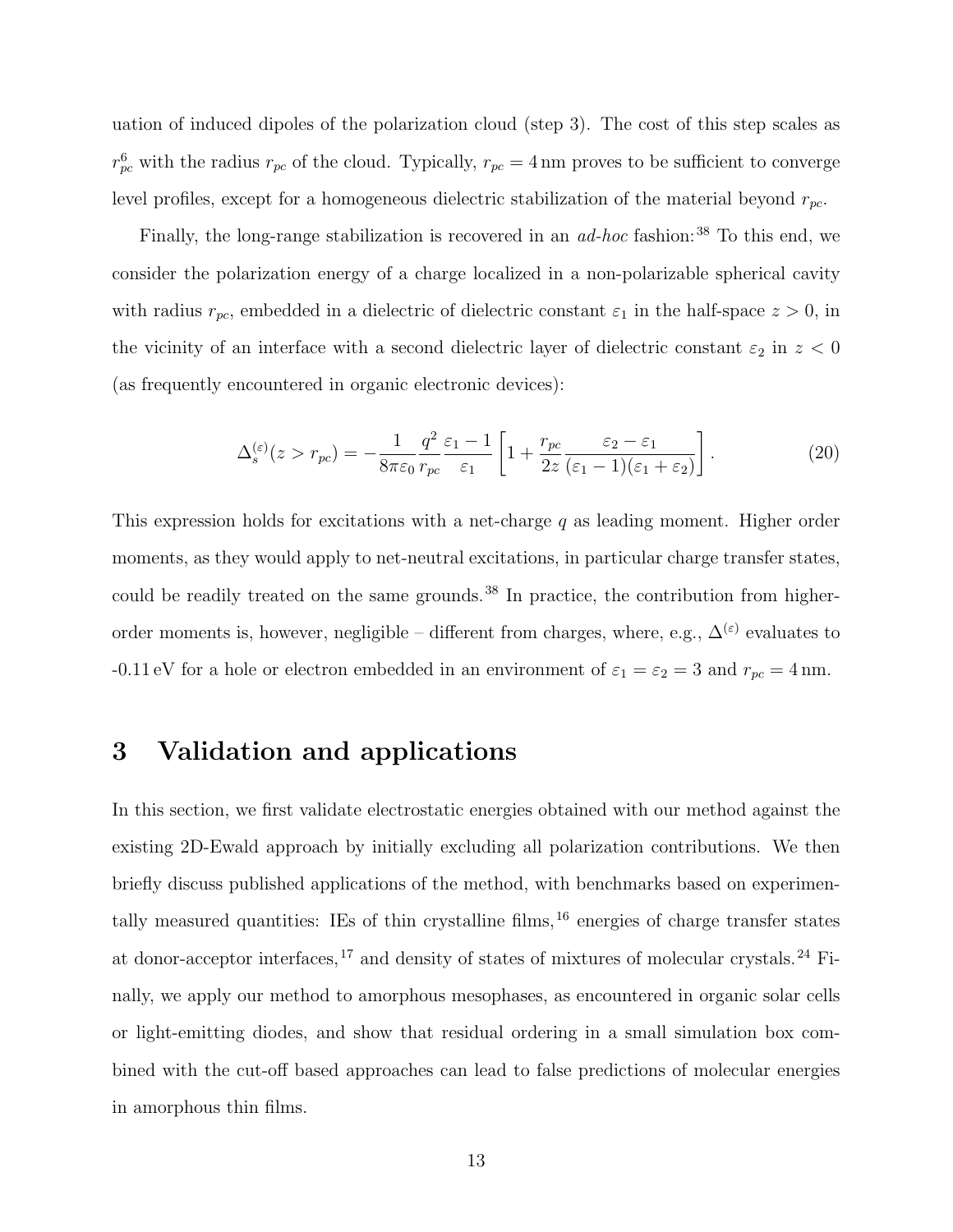#### 3.1 2D Ewald vs. 3D-periodic plus the slab shape-term

For the case of a molecular film sandwiched between two vacuum layers, periodically repeated in all three dimensions, the thin film shape correction is inversely proportional to the volume of the simulation cell. Hence, by increasing its out-of-plane dimension, while keeping the slab thickness fixed, one can eventually recover the exact result for a 2D-periodic system even without applying a shape term<sup>39,40</sup> – at the cost, however, of a significantly denser k-vector spacing in reciprocal space. Another option is to use a 2D-Ewald sum<sup>41,42</sup> with the underlying formulae listed in Section S6 of the Supporting Information. The comparison of the 2D-Ewald versus 3D-periodic with the slab shape-term descriptions is presented in Section S7 of the Supporting Information. The comparison serves as a validation of the approach, at least for neutral non-polarizable systems with partial charges (the 2D-Ewald formalism has so far been formulated only for electrostatic sums with partial charges, thus excluding atomic polarizabilities and higher-rank multipoles).

The proposed 3D-periodic description has, however, several benefits as compared to the 2D-Ewald method. First, it is more efficient, since the reciprocal-space sum conveniently factorizes with respect to the two multipolar densities  $\mathcal{P}^{(s)}$  and  $\mathcal{B}$ . Second, it is more flexible: it enables the simulation of both thin-film and bulk conditions within the same framework and, on the implementation side, is capable of treating higher-rank multipoles and polarization effects.

#### 3.2 Ionization energies of crystalline films

The proposed technique is ideally suited for the evaluation of ionization energies (IEs) of thin organic films, routinely performed experimentally using ultraviolet photoelectron spectroscopy (UPS). To benchmark the accuracy of the method, the ionization energies of five different materials (see Fig. 3a) in face-on, long-edge-on and short-edge-on orientations in thin films were calculated as described in Ref.,  $^{16}$  by adding the thin-film shape contribution to the energy of the periodic 3D-system. The resulting IEs agree remarkably well with the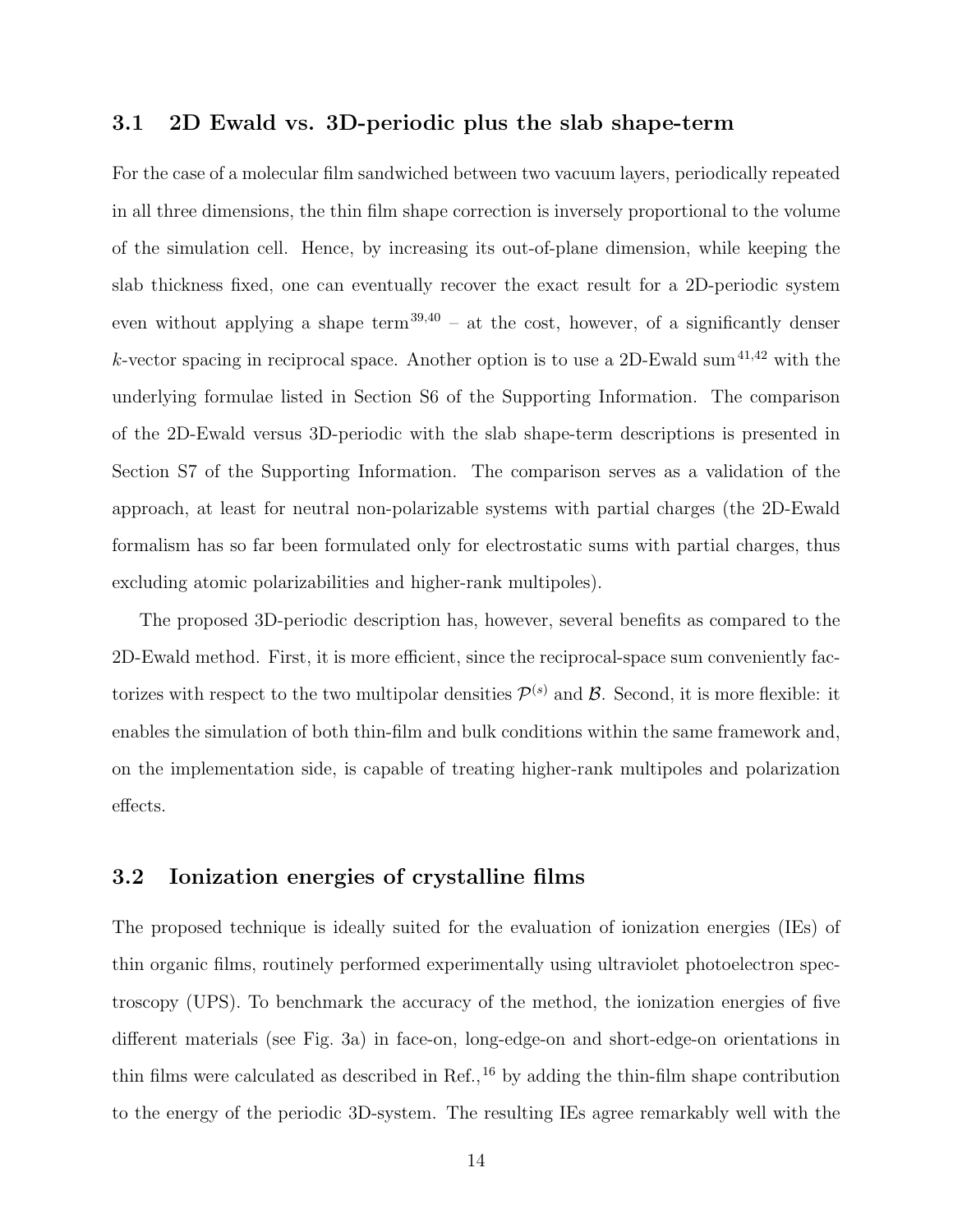

Figure 3: (a) Chemical structures of pentacene (PEN), sexithiophene (6T), zinc phthalocyanine (ZNPC), the merocyanine dye  $ELS6<sup>43</sup>$  and the acceptor-substituted oligothiophene D5M,<sup>21</sup> shown together with the eigenvectors of the quadrupole tensor (in atomic units). (b) Electrostatic ( $\Delta^{(1)}$ , light green), polarization ( $\Delta^{(2)}$ , dark green) and cube shape ( $\Delta^{\text{cube}}$ , gray) contributions to electron and hole levels computed from experimental unit cells. The small black bars indicate the total solid-state contribution,  $\Delta^{\text{cube}}$ . Note the different energy scale for D5M. (c) Correlation of electrostatic  $(\Delta^{(1)})$  and polarization  $(\Delta^{(2)})$  contributions to electron  $(\Delta_e)$  and hole  $(\Delta_h)$  site energies for thin-film levels calculated for differently oriented unit cells under application of the respective shape contribution. The symbol shape indicates the material  $(6T, \ldots, EL86)$ , fill style the configuration (face-on, edge-on, tip-on).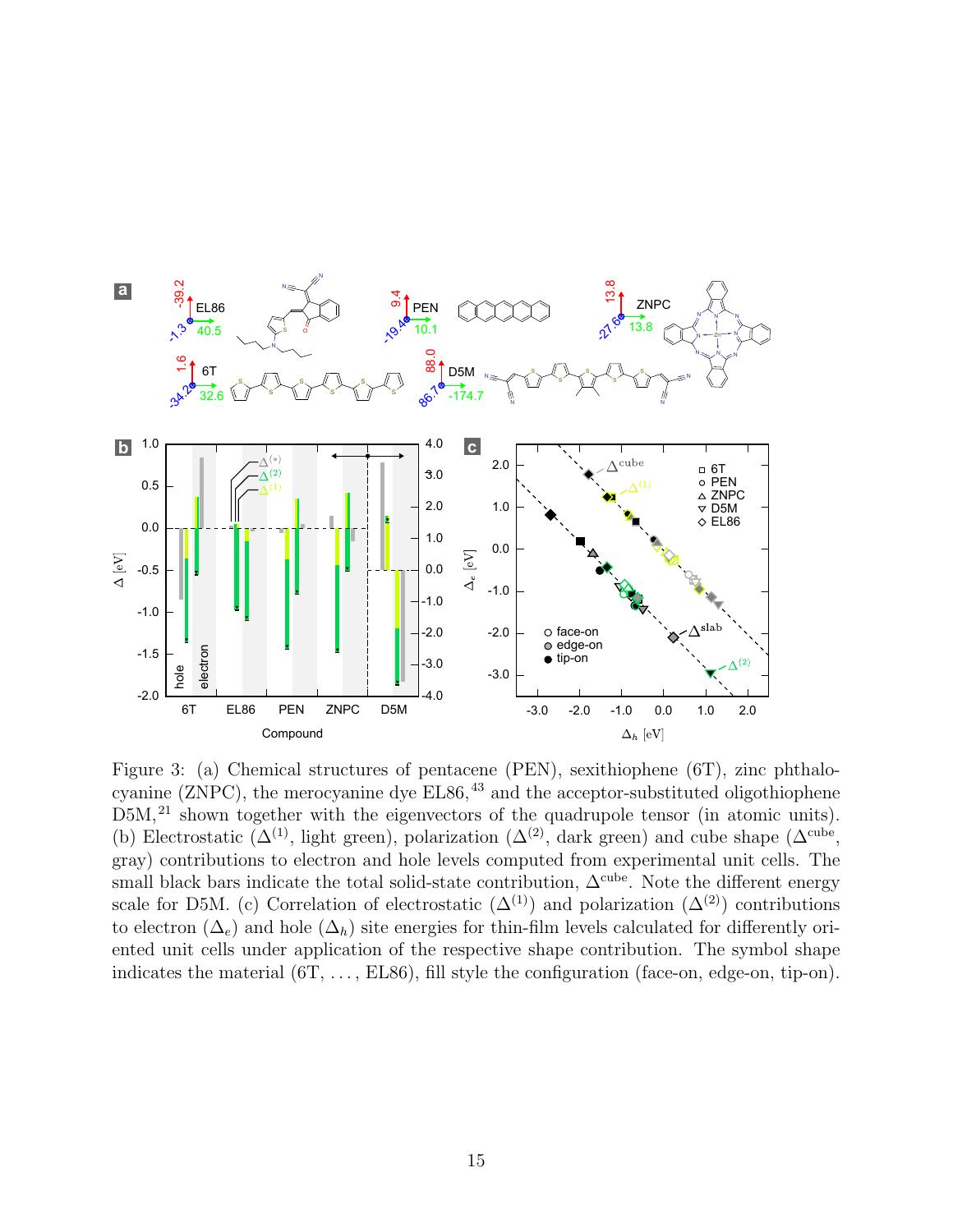experimentally measured energy levels: $16$  in fact, the accuracy of the proposed method allows to deduce molecular orientation from a single IE measurement.

To illustrate the importance of different contributions to the ionization energy, Fig. 3b shows the electrostatic and polarization contributions  $\Delta^{(1)}$  and  $\Delta^{(2)}$  for both electrons and holes, as well as the shape contribution  $\Delta^{\text{cube}}$  computed from Eq. 16. Note that the latter includes contributions from both electrostatics and polarization. First, it can be seen that the first-order correction  $\Delta^{(1)}$  varies significantly among compounds, as does  $\Delta^{\text{cube}}$ .  $\Delta^{(2)}$  is reasonably constant across different materials, ranging between −0.9 eV and −1.0 eV.

Fig. 3b seems to indicate that there are specific packing modes and molecular layouts, which together energetically favor either holes or electrons. In fact, apart from  $\Delta^{\text{cube}}$ , these exact same results could have also been extracted from a cutoff-based description, which – as seen in Fig. 1a – tends to correspond to the cubic/spherical limit implied by Eq. 16. Such an approach has been used in the past and indeed led to the conclusion that some packing modes (e.g., herringbone vs. brickwork) will lead to lower bulk hole energies than others.<sup>6</sup>

A bulk description is, however, not appropriate when simulating devices. Instead, a thinfilm description is needed, where IEs depend also on molecular orientation. For illustration, Fig. 3c correlates electron and hole contributions  $\Delta^{(1)}$ ,  $\Delta^{(2)}$ ,  $\Delta^{cube}$ , as well as the solid state contribution  $\Delta^{\text{slab}}$  obtained from the same unit cells as simulated in Fig. 3b, but with a slab shape term (Eq. 17) applied along the three unit-cell vectors. This procedure mimics different orientations (face-on, edge-on, tip-on) in a thin film, indicated by the fill style of the symbols, next to the symbol shape, which distinguishes between the five compounds. As becomes clear from a comparison of  $\Delta^{(1)}$  (light-green symbols), general conclusions that link packing modes to electrostatic and polarization contributions are now impossible to formulate without at the same accounting for molecular orientation. Specifically, orientations with  $Q_{20} > 0$  tend to produce a larger electrostatic stabilization of holes, as predicted by Eq. 17: For D5M,  $Q_{20} > 0$  is associated with a face-on, for PEN, 6T and ZNPC with a tip-on orientation. Generally, the effect of orientation is sufficiently strong to produce both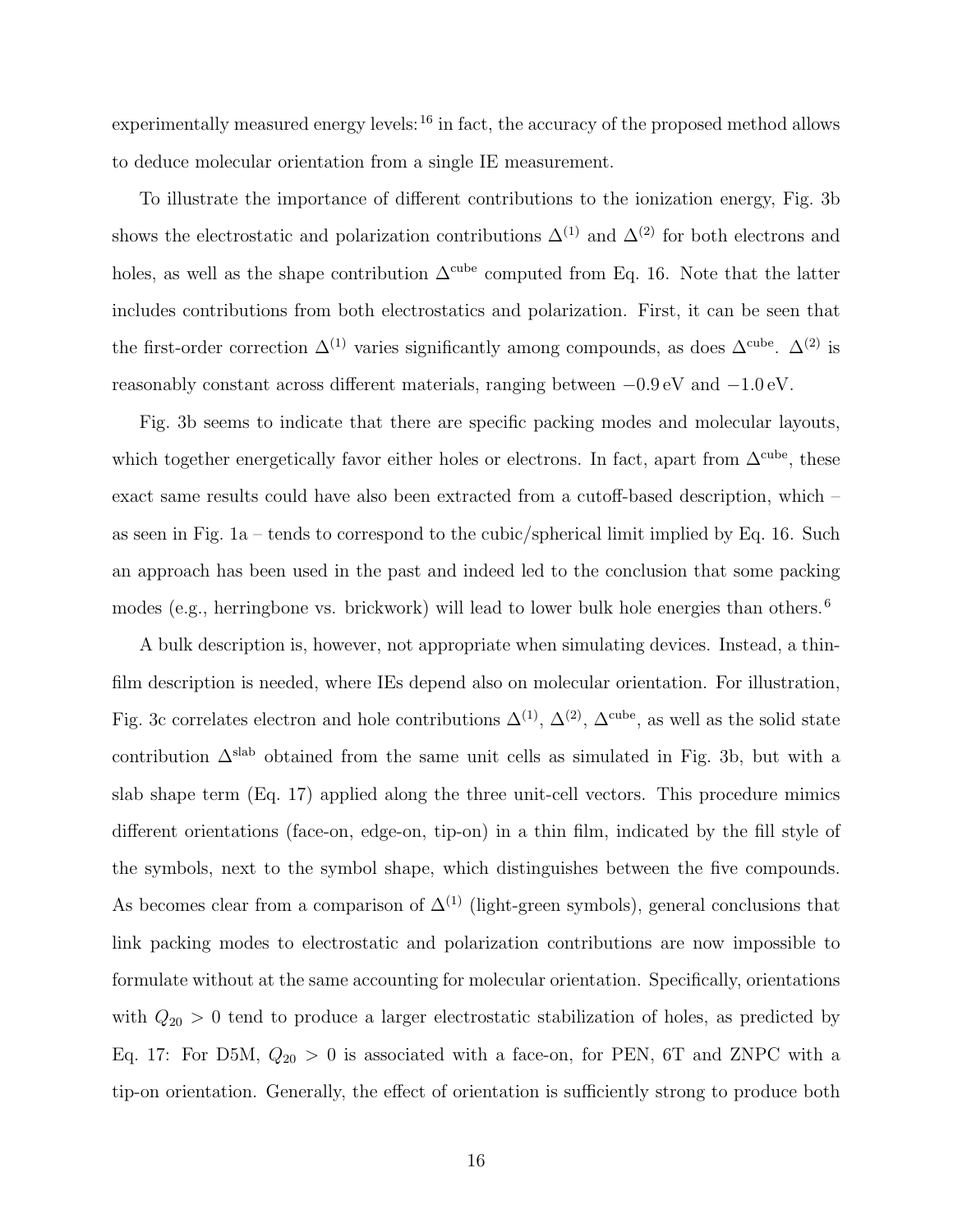negative and positive  $\Delta^{(1)}$ 's for the same carrier type.

#### 3.3 Charge transfer states at donor-acceptor interfaces

Another practical application of our embeddig approach is the evaluation of energies of charge transfer (CT) states at the donor-acceptor (DA) interfaces of organic solar cells.<sup>17</sup> Here, the long-range charge quadrupole interactions result in an additional contribution, which either stabilizes or destabilizes the charge transfer state, depending on the orientation and ordering of molecular quadrupoles at the DA interface. In fact, this additional electrostatic potential can lead to a practically barrierless splitting of charge transfer states, which otherwise are strongly bound by the Coulomb attraction. Understanding the link between the photovoltaic gap and charge splitting and detrapping is of course crucial for the design of efficient photovoltaic cells.<sup>17</sup>

#### 3.4 Density of states of mixtures

The proposed method is also suitable for evaluating the density of states of organic semiconductors. In particular, one can show that the long-range electrostatic effects can be exploited to tune the density of states of an organic semiconductor *continuously*, despite the fact that charges are spatially localized.<sup>24</sup> Such "bandstructure engineering", as confirmed by UPS spectroscopy, opens up new opportunities for the design of organic solar cells: the open-circuit voltage of organic solar cells can be continuously tuned by blending different absorber materials.<sup>24</sup>

#### 3.5 Amorphous Systems

In this section, we will consider amorphous semiconductors used in organic light-emitting diodes, where disordered materials are preferred due to their processibility and fine miscibility in host-guest systems. Studying amorphous semiconductors in the context of long-range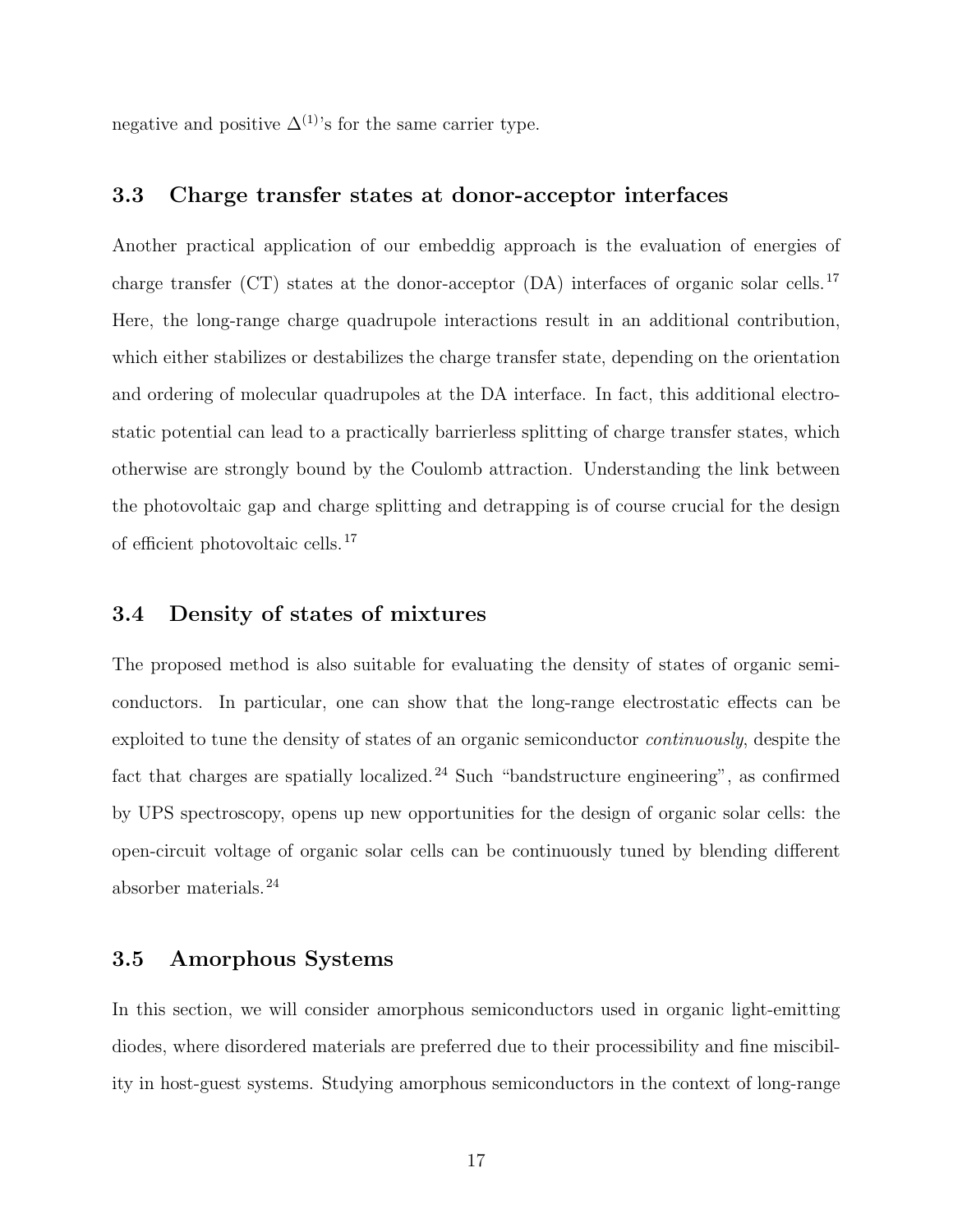

Figure 4: (a) Densities of ionization energies and electron affinities in Alq<sub>3</sub> computed with a cutoff (red dashed-dotted line), and with long-range embedding in the cubic (blue dashed line) or isotropic limit (black solid line). The latter yields much better agreement with ionization energies and electron affinities extracted from photoelectron spectroscopy<sup>44,45</sup> (horizontal dashed lines). Note that photoelectron spectroscopy probes the tail of the densities of states. (b) Spatial correlation function evaluated with the computational procedure indicated by the line style as described in (a). In the cutoff description, correlations are truncated at the cutoff and in the case of long-range embedding at half the box length, indicative of a finite-size effect.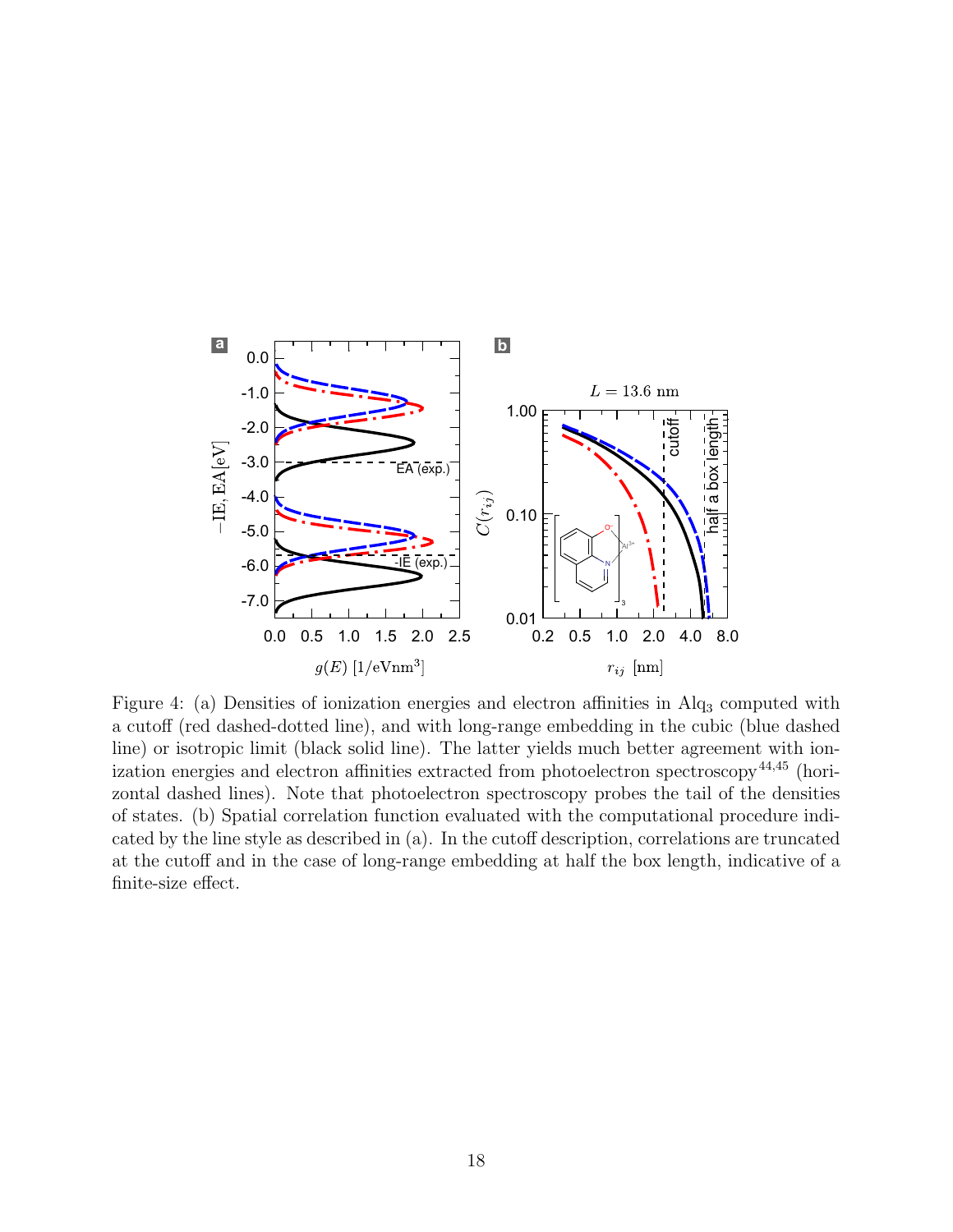interactions may appear paradoxical, since we have already identified (see Eqs. 16 and 17) that uncompensated multipolar moments are responsible for linking the energetics of microscopic states to mesoscopic order. In amorphous semiconductors, however, these moments should by definition tend to zero on large scales. Still, the question remains on what scale multipolar moments start to decay to give way to an electrostatically isotropic continuum and how this reflects in the energy landscape of these materials.

The atomistic configurations of  $4096$  molecules of  $Alq<sub>3</sub>$ <sup>10</sup> were prepared via molecular dynamics simulations with tailored force fields adapted from OPLS-AA.<sup>46</sup> The starting configurations were first randomized at high temperatures and then quenched to 300 K, with subsequent equilibration over a time period of several nanoseconds. The computed DOS, that is the hystogram of solid state IEs and EAs of all molecules, is shown in Fig. 4a. For both IEs and EAs, we employed three different computational procedures: a cutoff-based description (dashed blue lines) and the long-range embedding protocol from Sec. 2 with either a cubic shape term (dotted-dashed red lines) or no shape term at all (solid black lines). The latter should be thought of as an isotropic limit, which assumes all multipolar moments to average out on a mesoscopic scale.

First, we note that the cutoff-based description and long-range description in the cubic limit match closely. This is not surprising in that both frameworks are virtually identical with respect to their long-range behavior. In particular, a spherical cutoff always implicitly includes long-range contributions tackled by the shape term from Eq. 16, as also illustrated by the convergence scan from Fig. 1b. The agreement between these two approaches therefore serves as a mere consistency check. More striking is, however, the 1 eV difference between the DOS obtained in the cubic vs. isotropic limit – proving that this system, though structurally amorphous, features a conditionality in the interaction sum which is picked up by both the cutoff and cubic limit. This observation implies a challenge for simulations, as it is at this stage impossible to pinpoint the origin of the mesoscopic moments, as they can be due to subtle preferential ordering present also in the real system or to finite-size-induced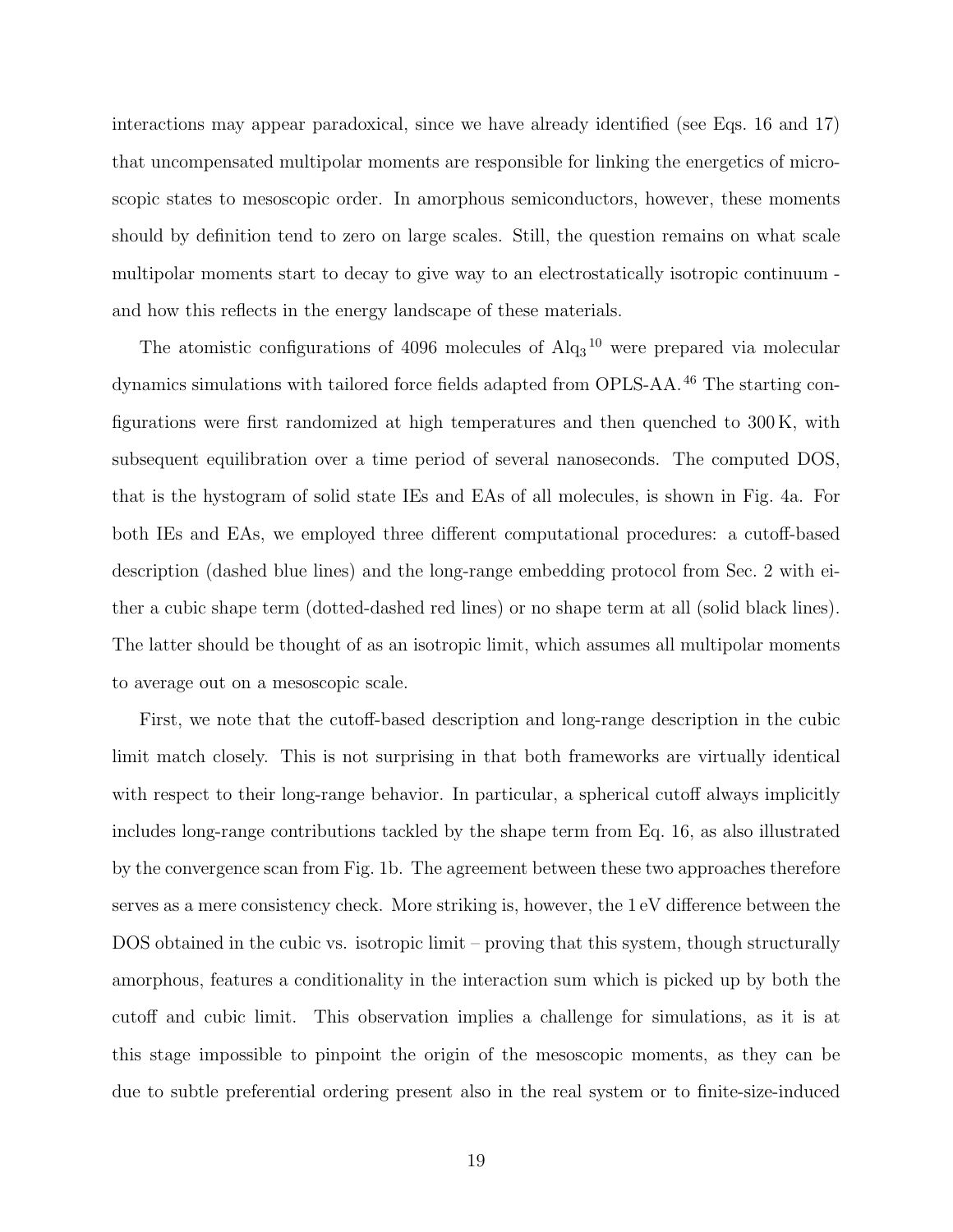fluctuations, or both. If, for example, preferential ordering really plays a role, then how large do system sizes have to be in order to not truncate structural correlation functions before convergence (at least in a thin-film sense) is achieved? On the other hand, if finite-size effects are exclusively responsible for the observed differences, then the isotropic limit should be a more appropriate description. Indeed, this limit appears to agree better with energy levels extracted experimentally from the DOS onset, $44,45$  as indicated by the dashed horizontal lines.

In addition to level positioning and alignment, we furthermore consider the spatial correlation function  $C(R)$  of the energy landscape, see Fig. 4b. Correlations of this landscape have been shown to result in the characteristic Poole-Frenkel behavior of the mobility in many organic semiconductors. Fig. 4b, however, illustrates that atomistic simulations tend to truncate this correlation function in a cutoff-based description for pair separations larger than the cutoff  $r_c$  (here: 3 nm). Even in a long-range description, the finite system size forces correlations to zero at approximately half the box length, with the cubic limit resulting in stronger correlations. In amorphous semiconductors, calculating the DOS and spatial correlations thereof may hence be more involved than initially anticipated: In particular, large system sizes (to be tackled with advanced simulation protocols) will be required in order to disentangle finite-size artifacts from ordering effects. This challenge has a direct link to compound screening for organic light emitting diodes, where tuning of level alignment is crucial in order to guarantee device functionality and bypass degradation mechanisms.<sup>47</sup>

### 4 Conclusions

The long-range polarized embedding approach presented in this work targets the quantitative evaluation of the energy landscape of charge carriers, charge transfer, and excited states in molecular systems. Implemented in the VOTCA package,  $^{10}$  it can be readily parametrized from first principles, while accounting for both polarization and electrostatic effects. In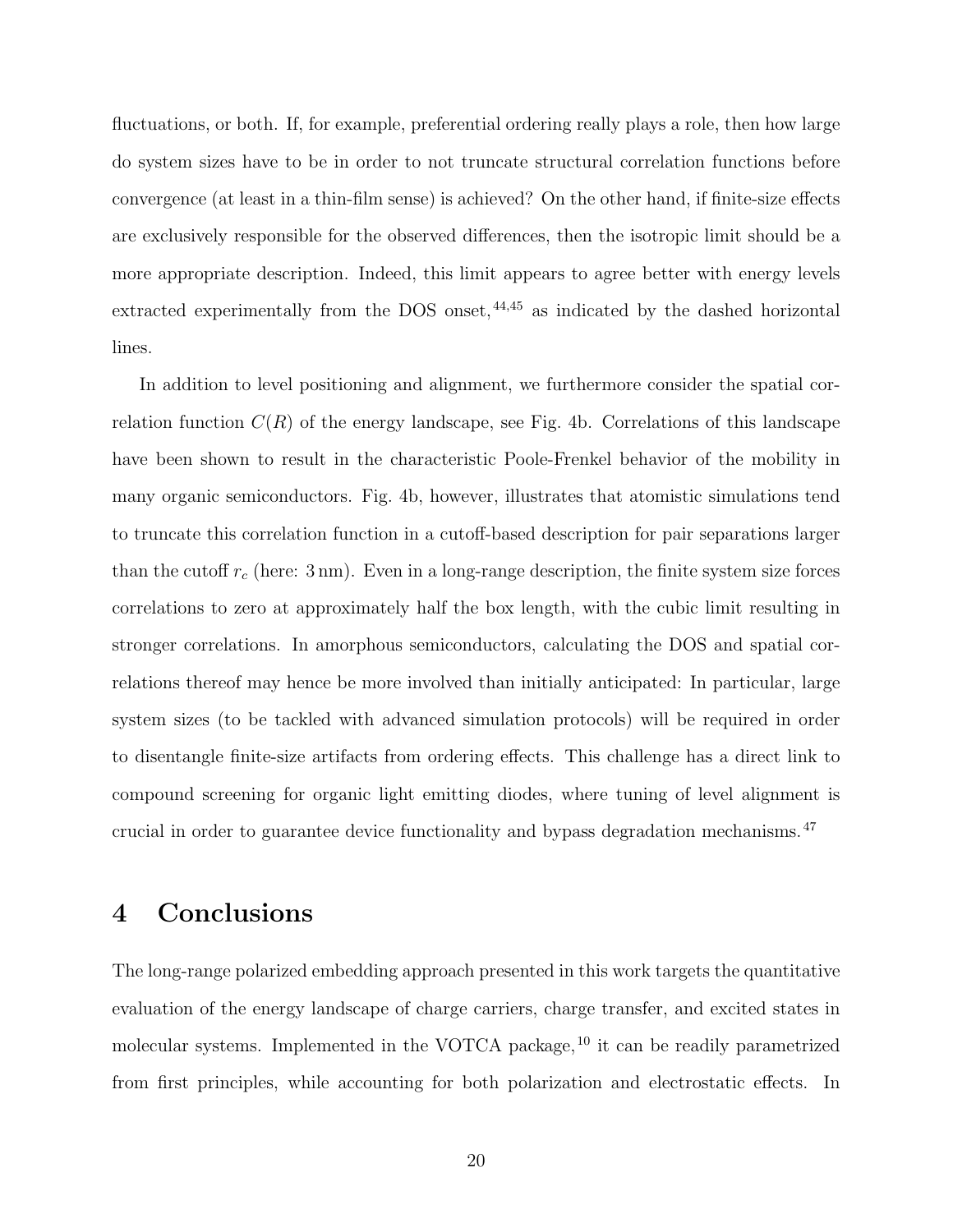particular, it successfully copes with the slowly-convergent charge-quadrupole interaction encountered in many molecular materials.

Using this approach, we illustrated the effect of molecular orientation and order on energy level profiles in thin crystalline films of organic semiconductors. We showed how orientational effects supersede packing effects, investigating how out-of-plane quadrupolar moments can cause an electrostatic stabilization or destabilization of charge carriers, irrespective of the packing motif. Our study of amorphous materials revealed that long-range effects persist even in structurally disordered systems, as either a finite-size induced simulation artifact or a result of residual structural correlations, or both.

#### Acknowledgement

We are grateful for financial support from the BMBF project MEDOS (FKZ 03EK3503B) and MESOMERIE (FKZ 13N10723), as well as the *NMP-20-2014: Widening materials models* program (project MOSTOPHOS, grant 646259). We thank Tristan Bereau for comments on the manuscript.

#### Supporting Information Available

Derivation of the thin-film and bulk shape factors, electrostatic and induction terms, lists of damping kernels and 2D-Ewals potenials. This material is available free of charge via the Internet at http://pubs.acs.org/.

### References

(1) May, V.; K¨uhn, O. *Charge and Energy Transfer Dynamics in Molecular Systems*, 3rd ed.; Wiley-VCH: Weinheim, 2011.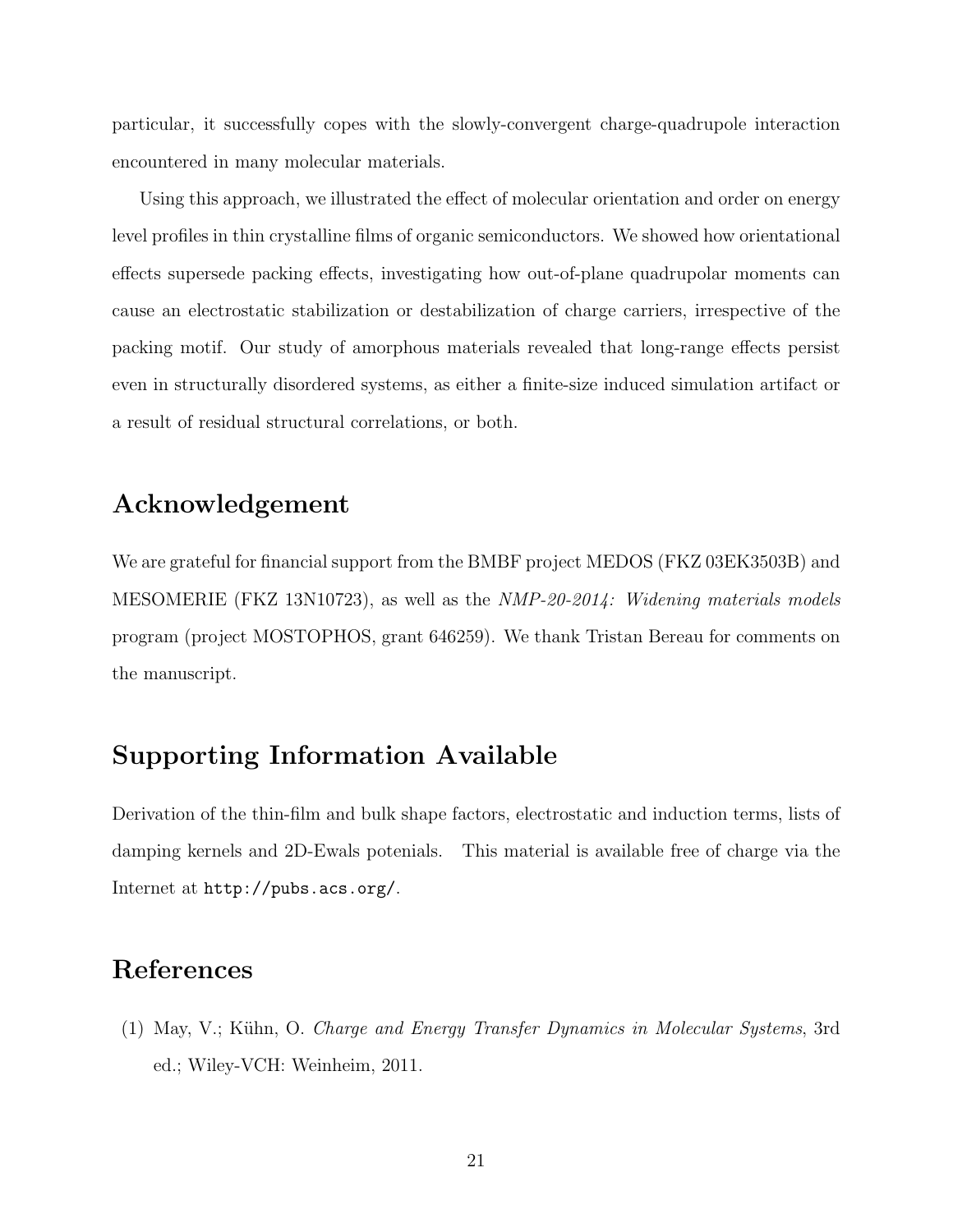- (2) Miller Jr., J. H.; Villagr´an, M. Y. S.; Maric, S.; Briggs, J. M. *Physica B: Condensed Matter* 2015, *460*, 119–125.
- (3) Kaneko, M.; Okada, T. In *Molecular Catalysts for Energy Conversion*; Okada, D. T., Kaneko, P. D. M., Eds.; Springer Series in Materials Science 111; Springer Berlin Heidelberg, 2009; pp 37–65.
- (4) Lin, P.; Yan, F. *Adv. Mater. Weinheim* 2012, *24*, 34–51.
- (5) Yost, S. R.; Van Voorhis, T. *J. Phys. Chem. C* 2013, *117*, 5617–5625.
- (6) Ryno, S. M.; Risko, C.; Br´edas, J.-L. *J. Am. Chem. Soc.* 2014, *136*, 6421–6427.
- (7) Id´e, J.; M´ereau, R.; Ducasse, L.; Castet, F.; Bock, H.; Olivier, Y.; Cornil, J.; Beljonne, D.; D'Avino, G.; Roscioni, O. M.; Muccioli, L.; Zannoni, C. *J. Am. Chem. Soc.* 2014, *136*, 2911–2920.
- (8) Kordt, P.; van der Holst, J. J. M.; Al Helwi, M.; Kowalsky, W.; May, F.; Badinski, A.; Lennartz, C.; Andrienko, D. *Adv. Funct. Mater.* 2015, *25*, 1955–1971.
- (9) Yavuz, I.; Martin, B. N.; Park, J.; Houk, K. N. *J. Am. Chem. Soc.* 2015, *137*, 2856– 2866.
- (10) R¨uhle, V.; Lukyanov, A.; May, F.; Schrader, M.; Vehoff, T.; Kirkpatrick, J.; Baumeier, B.; Andrienko, D. *J. Chem. Theory. Comput.* 2011, *7*, 3335–3345.
- (11) Baumeier, B.; Stenzel, O.; Poelking, C.; Andrienko, D.; Schmidt, V. *Phys. Rev. B* 2012, *86*, 184202.
- (12) Stenzel, O.; Hirsch, C.; Brereton, T.; Baumeier, B.; Andrienko, D.; Kroese, D.; Schmidt, V. *Multiscale Model. Simul.* 2014, *12*, 1108–1134.
- (13) Kordt, P.; Stenzel, O.; Baumeier, B.; Schmidt, V.; Andrienko, D. *J. Chem. Theory Comput.* 2014, *10*, 2508–2513.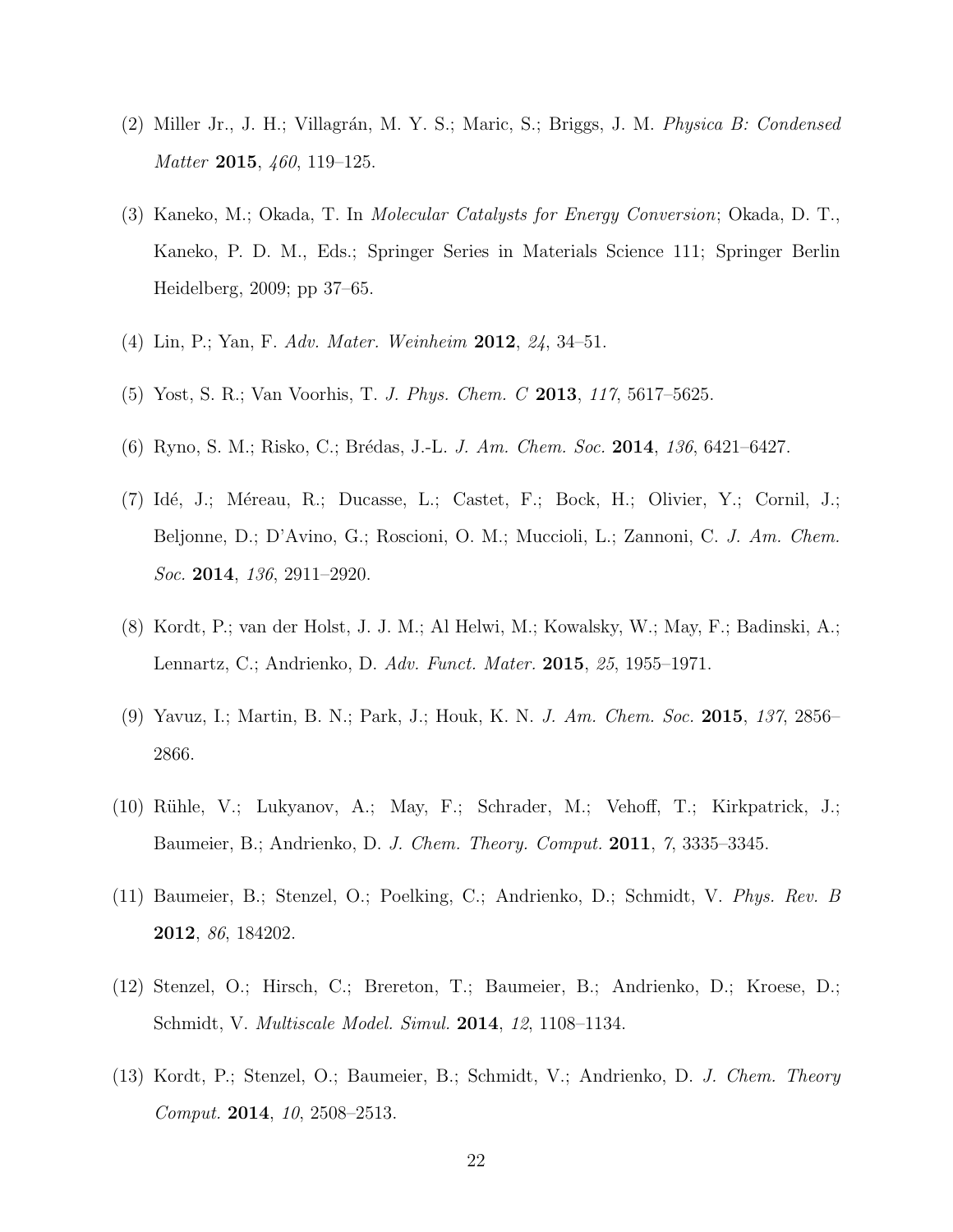- (14) Gemünden, P.; Poelking, C.; Kremer, K.; Andrienko, D.; Daoulas, K. C. *Macromolecules* 2013, *46*, 5762–5774.
- (15) Gem¨unden, P.; Poelking, C.; Kremer, K.; Daoulas, K.; Andrienko, D. *Macromol. Rapid Commun.* 2015, *36*, 1047–1053.
- (16) Poelking, C.; Tietze, M.; Elschner, C.; Olthof, S.; Hertel, D.; Baumeier, B.; W¨urthner, F.; Meerholz, K.; Leo, K.; Andrienko, D. *Nat. Mater.* 2014, *14*, 434–439.
- (17) Poelking, C.; Andrienko, D. *J. Am. Chem. Soc.* 2015, 6320–6326.
- (18) Leeuw, S. W. d.; Perram, J. W.; Smith, E. R. *Proc. R. Soc. Lond. A* 1980, *373*, 27–56.
- (19) Leeuw, S. W. d.; Perram, J. W.; Smith, E. R. *Proc. R. Soc. Lond. A* 1980, *373*, 57–66.
- (20) Smith, E. R. *Proc. R. Soc. Lond. A* 1981, *375*, 475–505.
- (21) Fitzner, R.; Mena-Osteritz, E.; Mishra, A.; Schulz, G.; Reinold, E.; Weil, M.; Körner, C.; Ziehlke, H.; Elschner, C.; Leo, K.; Riede, M.; Pfeiffer, M.; Uhrich, C.; B¨auerle, P. *J. Am. Chem. Soc.* 2012, *134*, 11064–11067.
- (22) Banerjee, R.; Novák, J.; Frank, C.; Lorch, C.; Hinderhofer, A.; Gerlach, A.; Schreiber, F. *Phys. Rev. Lett.* 2013, *110*, 185506.
- (23) Wynands, D.; Erber, M.; Rentenberger, R.; Levichkova, M.; Walzer, K.; Eichhorn, K.- J.; Stamm, M. *Org. Electron.* 2012, *13*, 885–893.
- (24) Schwarze, M.; Tress, W.; Beyer, B.; Gao, F.; Scholz, R.; Poelking, C.; Ortstein, K.; G¨unther, A. A.; Kasemann, D.; Andrienko, D.; Leo, K. *Science* 2016, *352*, 1446–1449.
- (25) Ewald, P. P. *Ann. Phys. (Berlin)* 1921, *369*, 253–287.
- (26) Giese, T. J.; Panteva, M. T.; Chen, H.; York, D. M. *J. Chem. Theory Comput.* 2015, *11*, 436–450.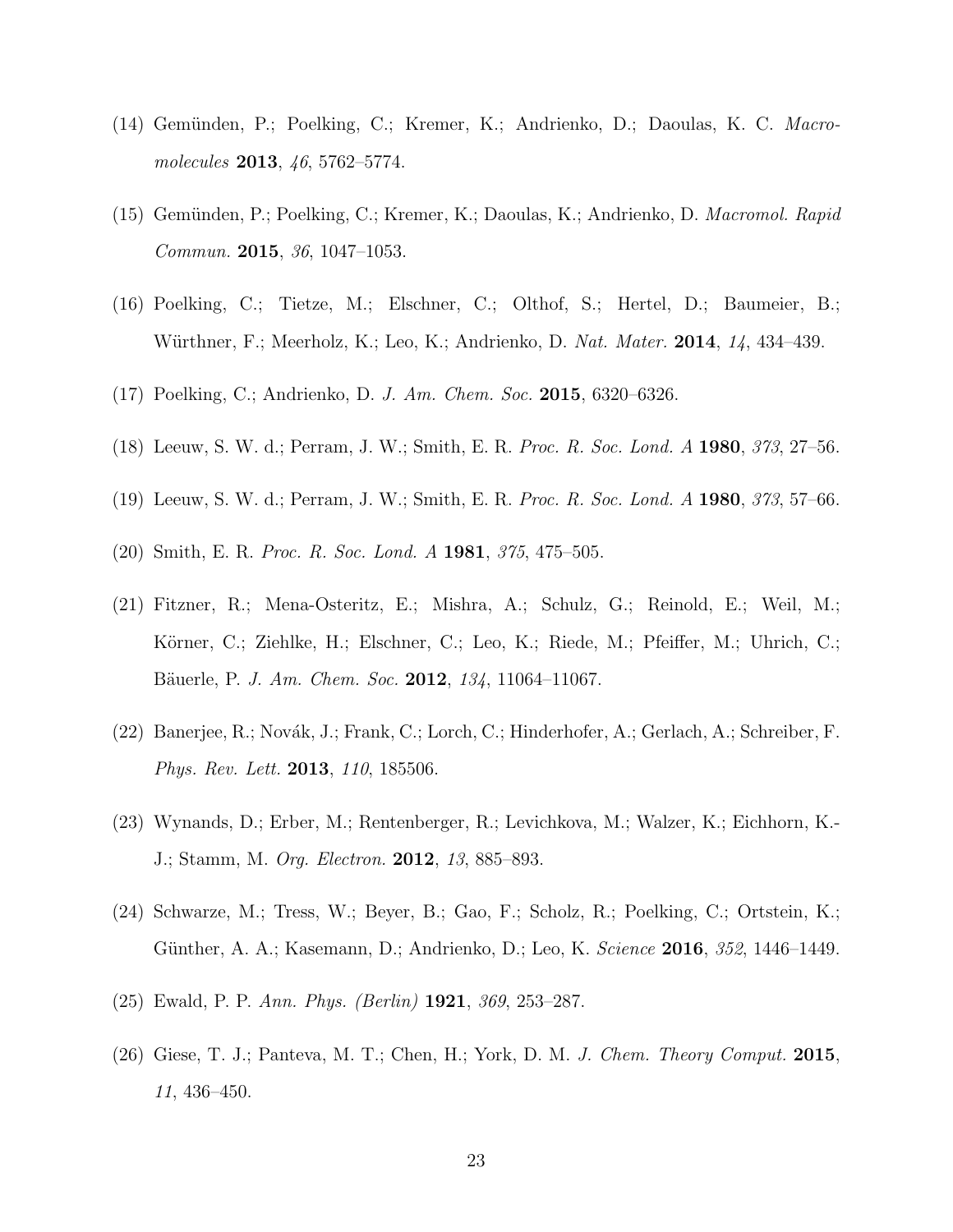- (27) Ren, P.; Ponder, J. W. *J. Phys. Chem. B* 2003, *107*, 5933–5947.
- (28) Stone, A. J. *J. Chem. Theory Comput.* 2005, *1*, 1128–1132.
- (29) D'Avino, G.; Muccioli, L.; Zannoni, C.; Beljonne, D.; Soos, Z. G. *J. Chem. Theory. Comput.* 2014, *10*, 4959–4971.
- (30) Thole, B. *Chem. Phys.* 1981, *59*, 341–350.
- (31) Bereau, T.; Andrienko, D.; von Lilienfeld, O. A. *J. Chem. Theory Comput.* 2015, *11*, 3225–3233.
- (32) Stone, A. J. *The Theory of intermolecular forces*; Clarendon Press: Oxford, 1997.
- (33) Misquitta, A. J.; Stone, A. J. *J. Chem. Phys.* 2006, *124*, 024111.
- (34) Hättig, C.; Heß, B. A. *Mol. Phys.* **1994**, 81, 813–824.
- (35) van Duijnen, P. T.; Swart, M. *J. Phys. Chem. A* 1998, *102*, 2399–2407.
- (36) Leslie, M. *Mol. Phys.* 2008, *106*, 1567–1578.
- (37) Smith, W. *CCP5 Newsletter* 1998, *46*, 18–30.
- (38) Kirkwood, J. G. *J. Chem. Phys.* 1934, *2*, 351.
- (39) Hu, Z. *J. Chem. Theory Comput.* 2014, *10*, 5254–5264.
- (40) Pan, C.; Hu, Z. *J. Chem. Theory Comput.* 2014, *10*, 534–542.
- (41) Crozier, P. S.; Rowley, R. L.; Spohr, E.; Henderson, D. *J. Chem. Phys.* 2000, *112*, 9253.
- (42) De Leeuw, S. W.; Perram, J. W. *Mol. Phys.* 1979, *37*, 1313–1322.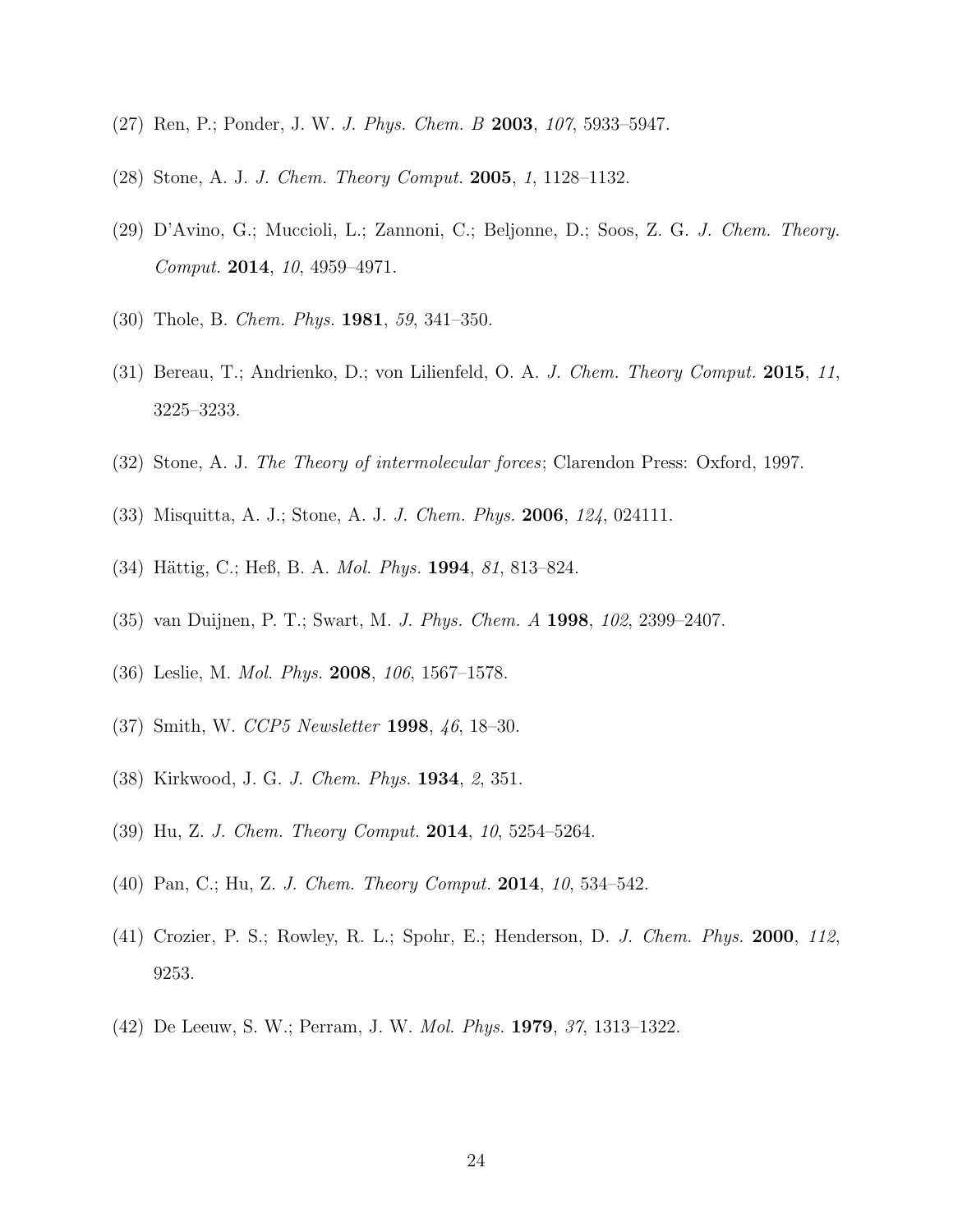- (43) Bürckstümmer, H.; Tulyakova, E. V.; Deppisch, M.; Lenze, M. R.; Kronenberg, N. M.; Gsänger, M.; Stolte, M.; Meerholz, K.; Würthner, F. *Angew. Chem. Int. Edit.* 2011, *50*, 11628–11632.
- (44) Sun, S.-S., Dalton, L. R., Eds. *Introduction to organic electronic and optoelectronic materials and devices*; Optical science and engineering 133; CRC Press: Boca Raton, 2008.
- (45) Mori, T.; Kim, H.-G.; Mizutani, T.; Lee, D.-C. *Jpn. J. Appl. Phys.* 2001, *40*, 5346– 5349.
- (46) Lukyanov, A.; Lennartz, C.; Andrienko, D. *Phys. Stat. Sol. (a)* 2009, *206*, 2737–2742.
- (47) May, F.; Baumeier, B.; Lennartz, C.; Andrienko, D. *Phys. Rev. Lett.* 2012, *109*, 136401.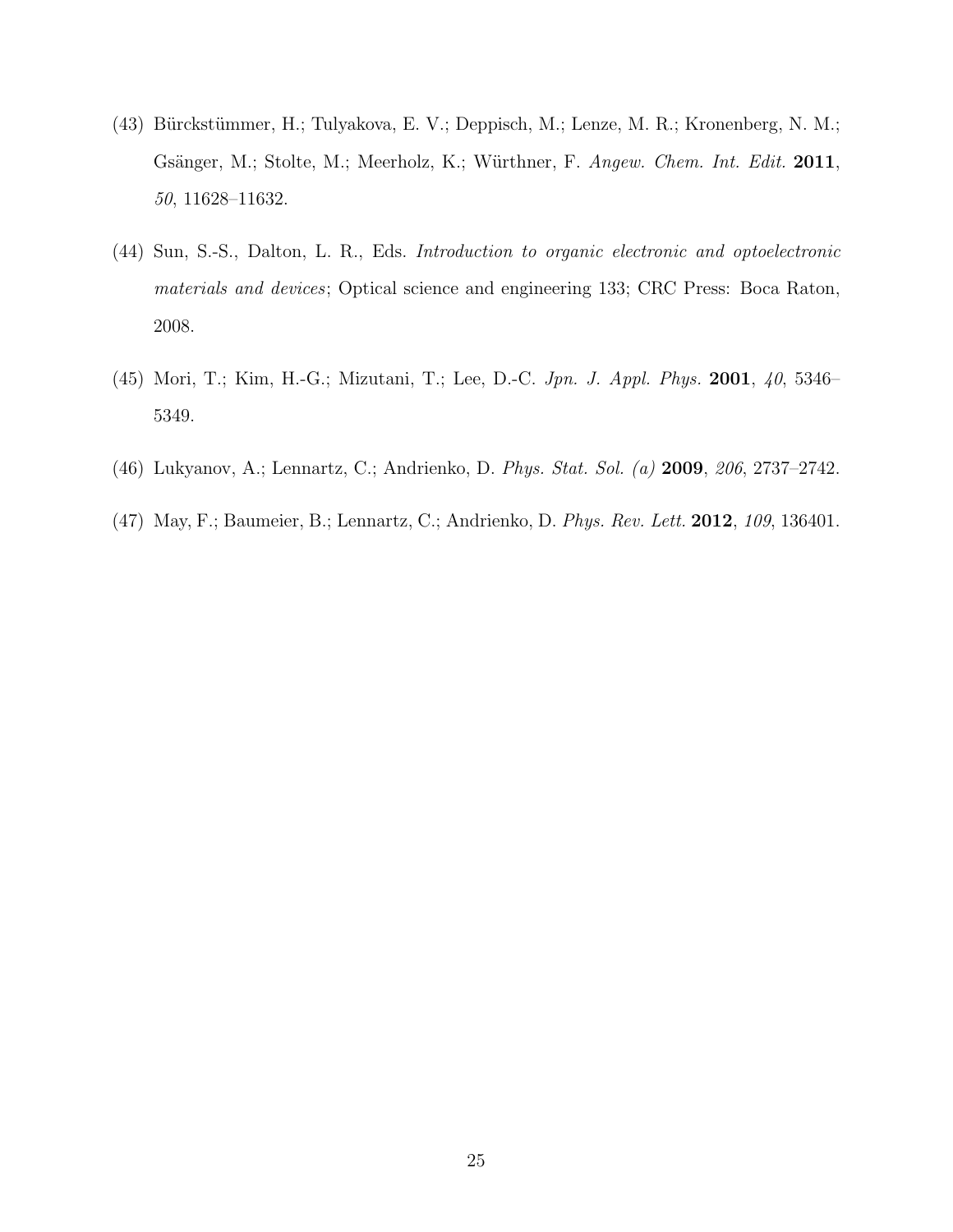# Graphical TOC Entry



An ion embedded in a periodically repeated molecular slab or a bulk crystal.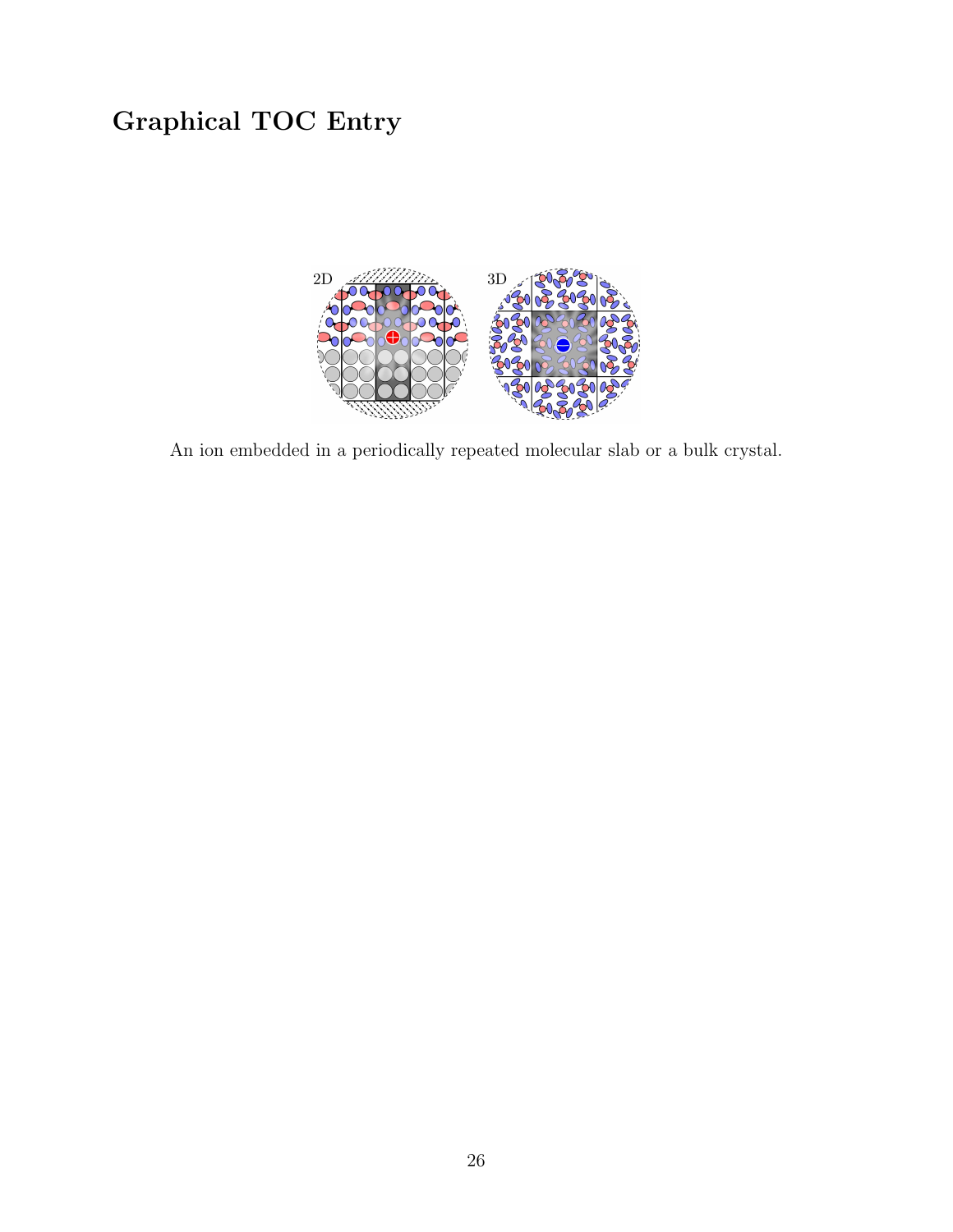# Supporting Information

# Long-Range Embedding of Molecular Ions and Excitations in a Polarizable Molecular Environment

Carl Poelking<sup>1,2</sup> and Denis Andrienko<sup>2</sup>

<sup>1</sup>Max Planck Institute for Polymer Research, Ackermannweg 10, 55128 Mainz, Germany <sup>2</sup>Heidelberg Graduate School of Fundamental Physics, INF 226, 69120 Heidelberg, Germany

### S1 Anisotropic Kernels

Throughout the Supporting Information, we use the following definitions:  $\vec{R}_{L}^{ab} = \vec{r}_a - \vec{r}_b + \vec{L}$ denotes the  $\vec{L}$ - (image-box-vector-) shifted particle-particle interaction vector. The outer products of real- and reciprocal-space vectors are abbreviated via  $\mathbb{R} = \vec{R} \otimes \vec{R}$  and  $\mathbb{K} = \vec{k} \otimes \vec{k}$ , respectively. The dyadic product between matrices  $M$  and  $N$  is written as  $M : N$ . Finally, the atomic quadrupole is defined as  $\tilde{\theta}_{\alpha\beta} = \sum_a q^a(\frac{1}{2})$  $\frac{1}{2}r^a_\alpha r^a_\beta - \frac{1}{6}$  $\frac{1}{6} \delta_{\alpha\beta}(r^a)^2$ , which differs from the conventional definition by a factor  $\frac{1}{3}$ , but avoids prefactors in the interaction kernels.

In real space, the  $T_{\nu}^{pb}$  symbols from Eq. 13 describe the orientation dependence of the interaction between polar sites p and b with charge q, dipole  $\vec{\mu}$  and quadrupole  $\tilde{\theta}$  (in Cartesian representation, see the definition above). They read

$$
T_0^{pb} = q^p q^b,\tag{S1}
$$

$$
T_1^{pb} = \vec{\mu}^p \cdot \vec{\mu}^b + (q^p \vec{\mu}^b - q^b \vec{\mu}^p) \cdot \vec{R}^{pb},\tag{S2}
$$

$$
T_2^{pb} = 2\tilde{\Theta}^p : \tilde{\Theta}^b + (q^p \tilde{\Theta}^b + q^b \tilde{\Theta}^p) : \mathbb{R}^{pb} - (\vec{\mu}^p \cdot \vec{R}^{pb})(\vec{\mu}^b \cdot \vec{R}^{pb}) -
$$
\n(S3)

$$
-2(\vec{\mu}^b \otimes \vec{R}^{pb}) : \tilde{\Theta}^p + 2(\vec{\mu}^p \otimes \vec{R}^{pb}) : \tilde{\Theta}^b,
$$
  

$$
T_3^{pb} = -4(\tilde{\Theta}^p \cdot \vec{R}^{pb})(\tilde{\Theta}^b \cdot \vec{R}^{pb}) - (\vec{\mu}^p \cdot \vec{R}^{pb})(\tilde{Q}^b : \mathbb{R}^{pb}) + (\vec{\mu}^b \cdot \vec{R}^{pb})(\tilde{Q}^p : \mathbb{R}^{pb}),
$$
 (S4)

$$
T_4^{pb} = (\tilde{Q}^p : \mathbb{R}^{pb})(\tilde{Q}^b : \mathbb{R}^{pb}).
$$
\n
$$
(S5)
$$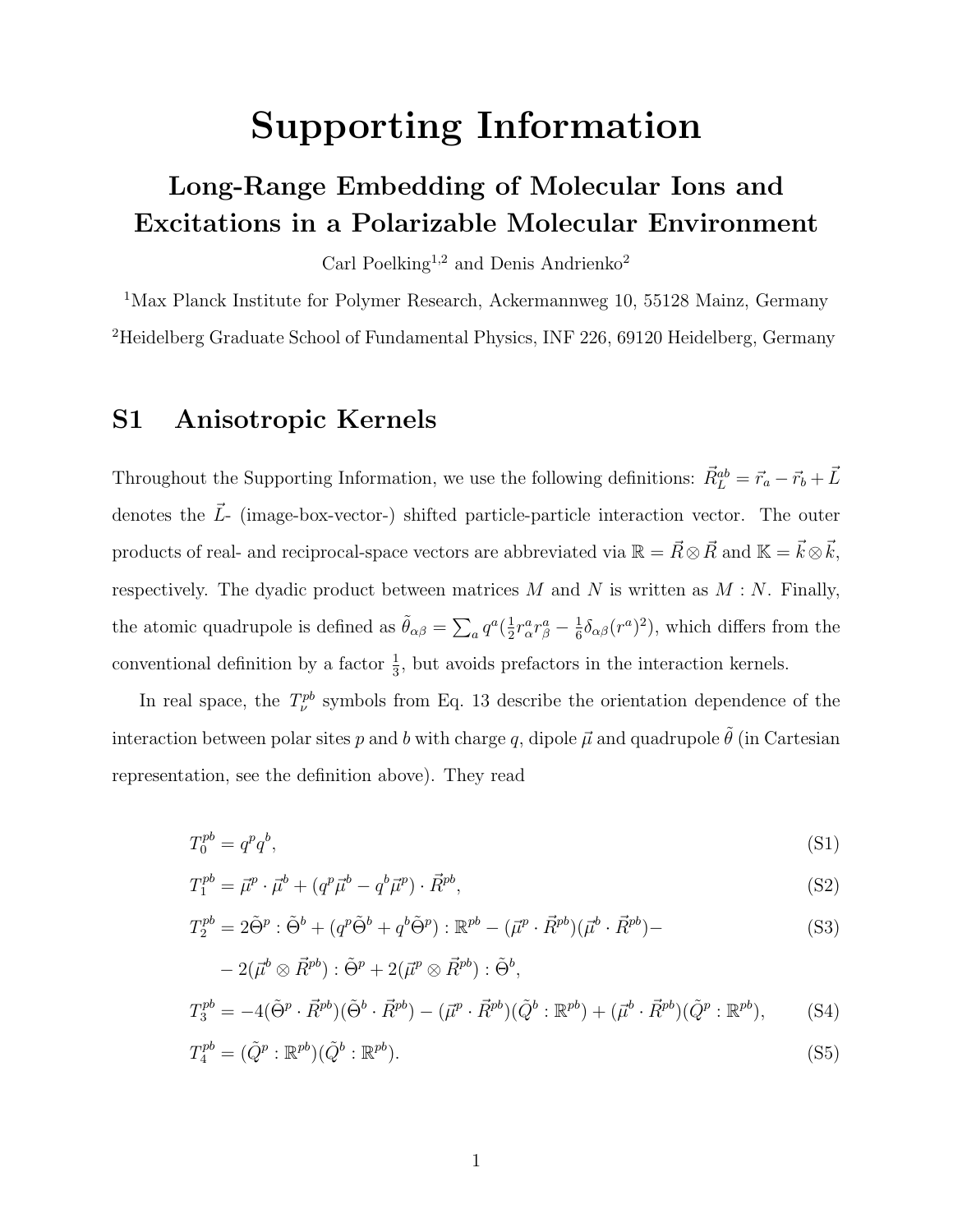The k-space anisotropy is absorbed in the structure factors *S* of the multipole density, featuring in Eq. 12:

$$
S(\vec{k};[\mathcal{P}^{(s)}]) = \sum_{P} \left( q^p + i\vec{\mu}^p \cdot \vec{k} - \tilde{\Theta}^p : \mathbb{K} \right) \exp\left(i\vec{k} \cdot \vec{r}_p\right).
$$
 (S6)

Note that the dipole moment  $\vec{\mu}$  in the above expressions for  $T_{\nu}^{pb}$  and *S* also incorporates the induced moment  $\Delta \vec{\mu}$ . If an energy splitting in terms of electrostatic and polarization contributions is desired, the  $T_{\nu}^{pb}$  symbols, as well as *S* have be decomposed accordingly.

#### S2 Isotropic Kernels

The distance dependence of the interaction in Eqs. 12, 13, 15 is described by the isotropic kernels  $A(k)$ ,  $B_{\nu}(R)$  and  $C_{\nu}(R)$ , respectively, next to powers of k and R that already appear in the scalar contractions of *S* and  $T_{\nu}^{pb}$  above:

$$
A(k) = k^{-2} \exp\left(-\frac{k^2}{4\beta^2}\right),\tag{S7}
$$

$$
B_0(R) = R^{-1} \text{erfc}(\beta R),\tag{S8}
$$

$$
B_{\nu}(R) = R^{-2} \left[ (2\nu - 1) B_{\nu - 1}(R) + \frac{2^{\nu} \beta^{2\nu - 1}}{\sqrt{\pi}} \exp(-\beta^2 R^2) \right],
$$
 (S9)

$$
C_0(R) = R^{-1}\text{erf}(\beta R),\tag{S10}
$$

$$
C_{\nu}(R) = R^{-2} \left[ (2\nu - 1)C_{\nu - 1}(R) - \frac{2^{\nu}\beta^{2\nu - 1}}{\sqrt{\pi}} \exp(-\beta^2 R^2) \right].
$$
 (S11)

# S3 Thole Damping Kernels

The Thole model damps induced-induced interactions at short distances. For faster convergence, damping of induced-permanent interactions – though not mandatory – may also be advised. With the polarizability  $\tilde{\alpha}$  (here written more generally as a tensor quantity), an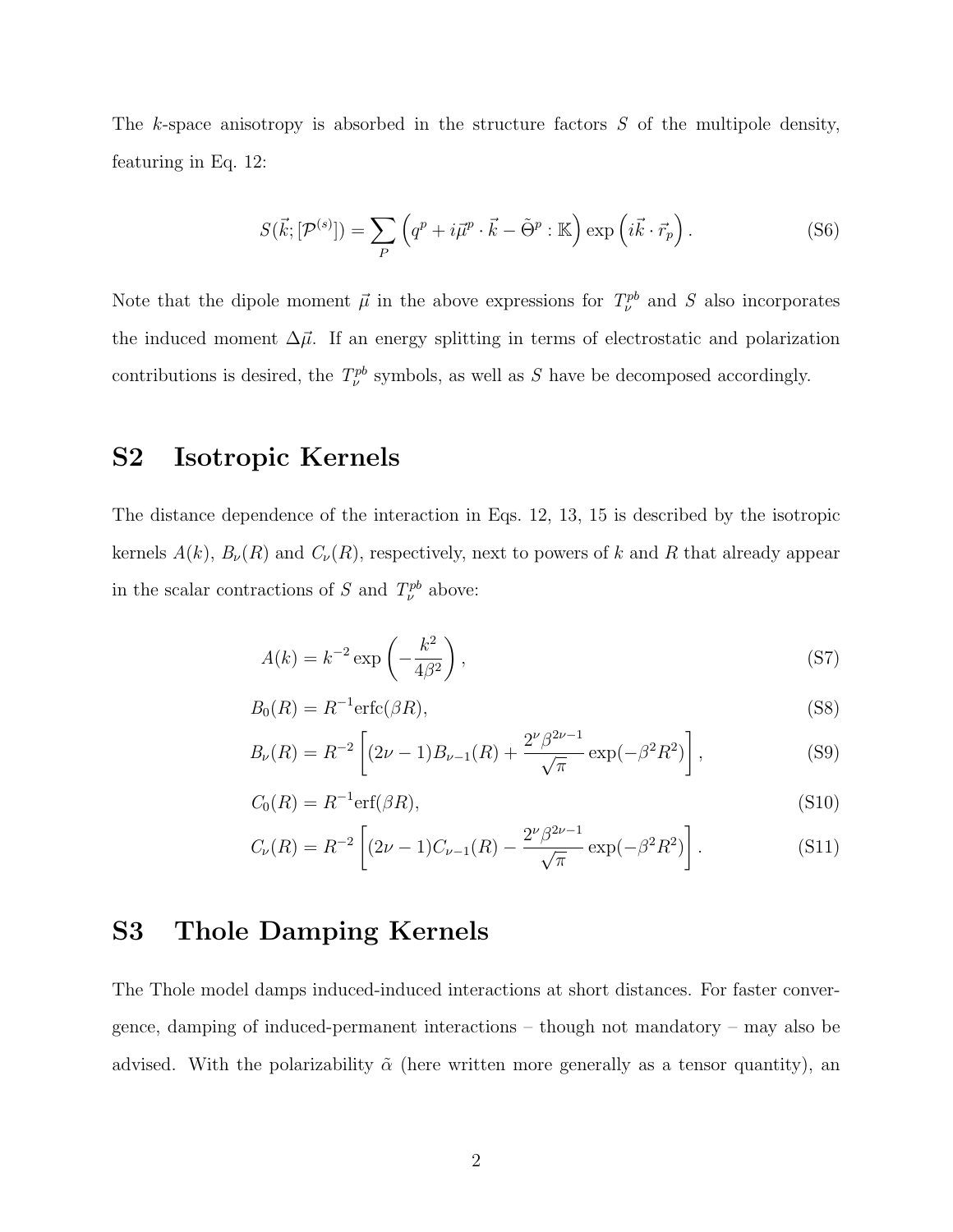effective interaction distance is defined as

$$
u^{pb}(R) = \left(\frac{\tilde{\alpha}^p : \tilde{\alpha}^b}{3}\right)^{-1/6} R. \tag{S12}
$$

With an exponential smearing function  $\sim \exp(-\gamma u^3)$  as used in the AMOEBA force field,<sup>27</sup> where  $\gamma = 0.39$ , the damping functions  $\Lambda_{2\nu+1}$  are

$$
\Lambda_3(R) = 1 - \exp\left[-\gamma u^{pb}(R)^3\right],\tag{S13}
$$

$$
\Lambda_5(R) = 1 - \left[1 + \gamma u^{pb}(R)^3\right] \exp\left[-\gamma u^{pb}(R)^3\right],\tag{S14}
$$

$$
\Lambda_7(R) = 1 - \left[ 1 + \gamma u^{pb}(R)^3 + \frac{3}{5} \gamma^2 u^{pb}(R)^6 \right] \exp\left[ -\gamma u^{pb}(R)^3 \right],\tag{S15}
$$

$$
\Lambda_9(R) = 1 - \left[ 1 + \gamma u^{pb}(R)^3 + \frac{18}{35} \gamma^2 u^{pb}(R)^6 + \frac{9}{35} \gamma^3 u^{pb}(R)^9 \right] \exp\left[ -\gamma u^{pb}(R)^3 \right]. \tag{S16}
$$

As higher orders of the damped interaction tensors are obtained from derivatives of tensors of lower order, the damping functions can be applied such that interaction terms that scale as  $\frac{R_{\alpha}\cdots R_{\beta}}{R^{n}}$  (with  $\alpha, \beta \in \{x, y, z\}$ ) are damped by  $\Lambda_n$ ; or, put simpler, terms of power  $-n$  in the isotropic distance R are damped by  $\Lambda_n$ . For the real-space interaction from Eq. 13, the damping is hence prescribed by the isotropic kernel  $B_{\nu}$ , which scales as  $R^{-(2\nu+1)}$  for  $R \ll 1/\beta$ . For the  $C_{\nu}$ , no damping is required as long as the convergence parameter  $\beta$  is sufficiently small  $(1/\beta \gtrsim nm)$ , since we are then dealing with a purely long-ranged compensation term.

Special care has to be taken for the interaction tensors  $T$  from Eq. 7, where different summands appearing in T have to be multiplied by a different  $\Lambda_{2\nu+1}$  according to the rule above.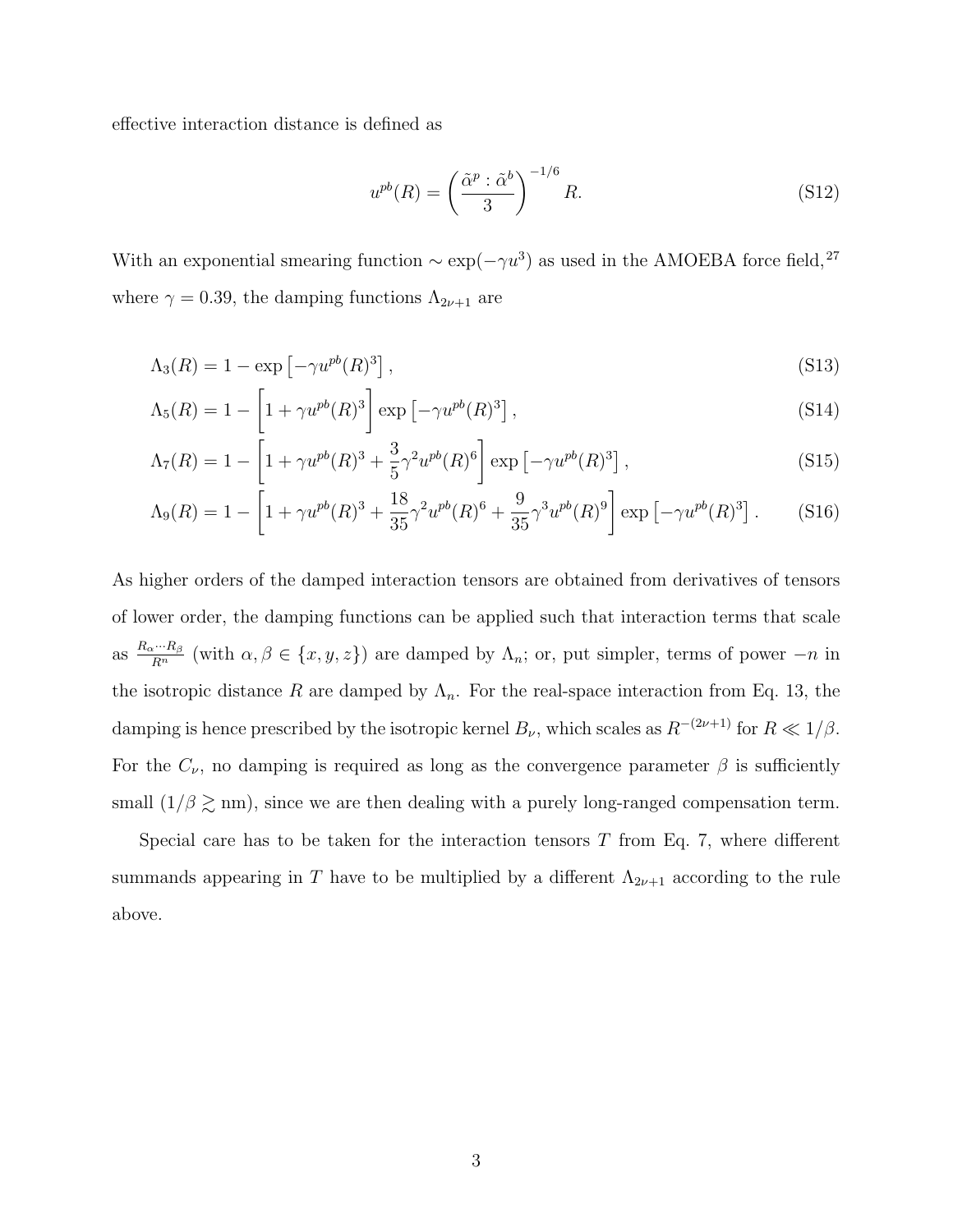# S4 Field Calculation

For the evaluation of electric fields, a decomposition analogous to Eq. 11 holds:

$$
\vec{E}(\vec{r}_p, [\tilde{\mathcal{B}}^*]) = \vec{E}_r(\vec{r}_p, [\tilde{\mathcal{B}}^*]) + \vec{E}_k(\vec{r}_p, [\mathcal{B}^*]) - \vec{E}_{\text{si}}(\vec{r}_p, [\mathcal{P}^{(n)}]) - \vec{E}_c(\vec{r}_p, [\mathcal{P}^{(n)}]) + \vec{E}_s^*(\vec{r}_p, [\mathcal{B}^*])
$$
\n(S17)

The individual terms correspond to the real-space  $(\vec{E}_r)$  and reciprocal-space contribution  $(\vec{E}_k)$ , self-interaction correction  $(\vec{E}'_c)$ , aperiodic subtraction  $(\vec{E}_c)$  and shape contribution  $(\vec{E}_s)$ , respectively:

$$
\vec{E}_r(\vec{r}_p, [\tilde{\mathcal{B}}^*]) = -\frac{1}{4\pi\varepsilon_0} \sum_{\vec{B}^*} \sum_{\nu=1}^3 \vec{T}_{\nu}^{pb} \Lambda_{2\nu+1}^{pb} B_{\nu}(R_L^{pb}), \tag{S18}
$$

$$
\vec{E}_k(\vec{r}_p, [\mathcal{B}^*]) = -\frac{1}{4\pi\varepsilon_0} \frac{4\pi}{V} \sum_{\vec{k}\neq 0}^{\infty} i\vec{k} \exp(i\vec{k}\cdot\vec{r}_p) A(k) S^*(\vec{k}; [\mathcal{B}^*]),
$$
\n(S19)

$$
\vec{E}_c(\vec{r}_p, [\mathcal{P}^{(n)}]) = -\frac{1}{4\pi\varepsilon_0} \sum_{P^{(n)}}' \sum_{\nu=1}^3 \vec{T}_{\nu}^{pb} \Lambda_{2\nu+1}^{pb} B_{\nu}(R_L^{pb}), \vec{E}_{\rm si}(\vec{r}_p, [\mathcal{P}^{(n)}]) = -\frac{1}{4\pi\varepsilon_0} \frac{4\alpha^3}{3\sqrt{\pi}} \vec{\mu}^p. \tag{S20}
$$

The vector symbols  $\vec{T}_{\nu}^{pb}$  again absorb the orientation dependence of the interaction,

$$
\vec{T}_1^{pb} = -q_b \vec{R}^{pb} + \vec{\mu}^b,\tag{S21}
$$

$$
\vec{T}_2^{pb} = 2\tilde{\Theta}^b \cdot \vec{R}^{pb} - (\vec{\mu}^b \cdot \vec{R}^{pb})\vec{R}^{pb},\tag{S22}
$$

$$
\vec{T}_3^{pb} = -(\tilde{\Theta}^b : \mathbb{R}) \vec{R}^{pb}.
$$
\n
$$
(S23)
$$

The conditionality in the field calculation is removed through application of the appropriate shape term,

$$
\vec{E}_s(\vec{r}_p, [\mathcal{B}^*]) = -\frac{1}{4\pi\varepsilon_0} \frac{4\pi}{3V} \vec{M}^{\mathcal{B}(n)},\tag{S24}
$$

$$
\vec{E}_s(\vec{r}_p, [\mathcal{B}^*]) = -\frac{1}{4\pi\varepsilon_0} \frac{4\pi}{V} M_z^{\mathcal{B}(n)} \hat{e}_z,
$$
\n(S25)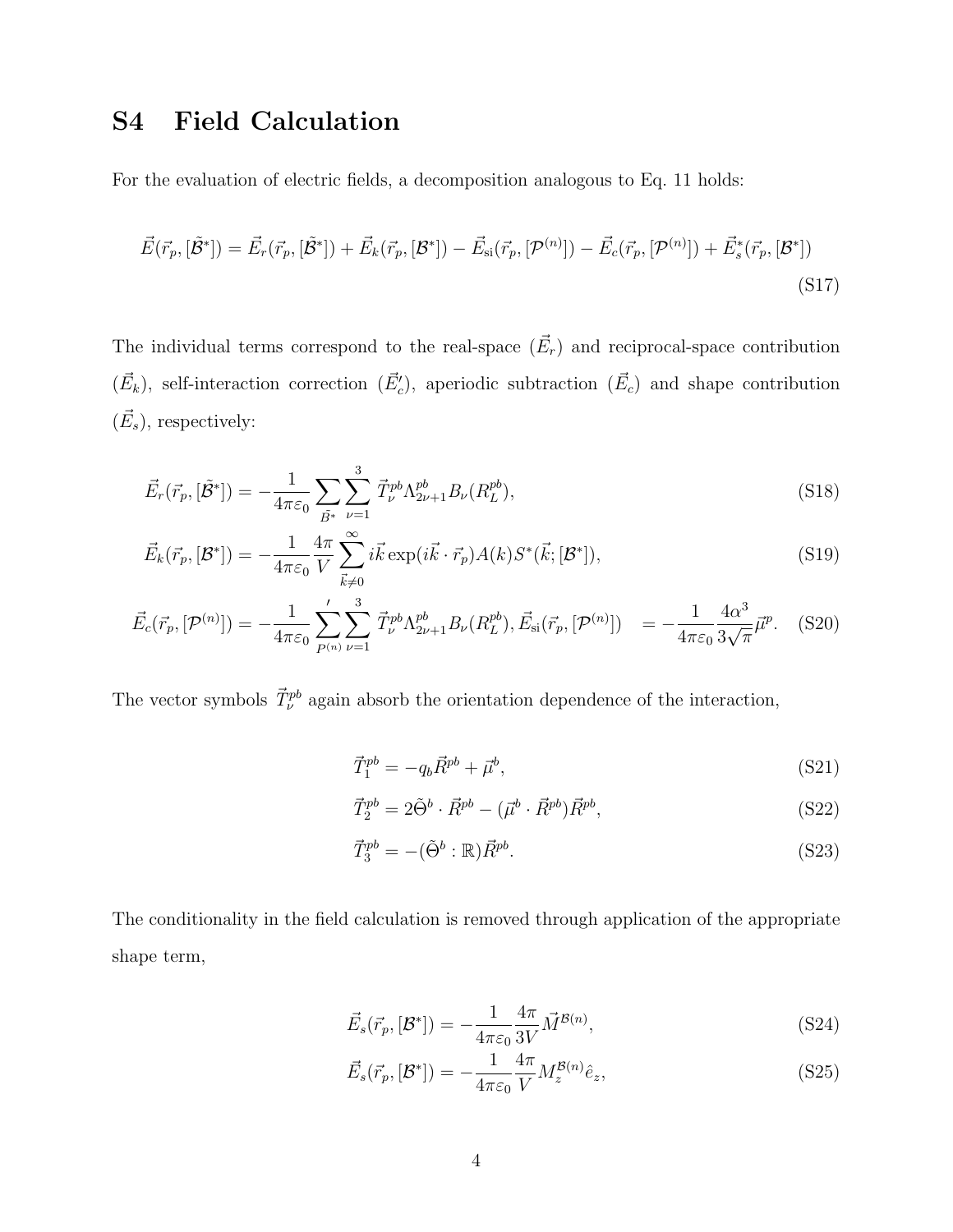where the former expression corresponds to a cubic limit, the latter to a thin-film limit with vanishing thickness.

# S5 Reciprocal-Space Convergence

In order to detect potential reciprocal space resonances, k-vectors are sorted according to the rating functions

$$
g_3(\vec{k}) = \frac{S(k_x \hat{e}_x)S(k_y \hat{e}_y)S(k_z \hat{e}_z)}{(\langle S(k'_x \hat{e}_x) \rangle_x \langle S(k'_y \hat{e}_y) \rangle_y \langle S(k'_z \hat{e}_z) \rangle_z)^{2/3}} A(k),
$$
  

$$
g_2(\vec{k}) = \frac{S(k_i \hat{e}_i)S(k_j \hat{e}_j)}{(\langle S(k'_i \hat{e}_i) \rangle_i \langle S(k'_j \hat{e}_j) \rangle_j)^{2/3}} A(k).
$$

Here,  $g_3$  is the rating function used for off-axis k-vectors with three non-zero components,  $g_2$ is the rating function for in-plane k-vectors with two non-zero components. The ratings are hence constructed from structure factors  $S(k_i \hat{e}_i)$  evaluated along the system axes  $\hat{e}_x$ ,  $\hat{e}_y$  and  $\hat{e}_z$ . The convergence criterion for off-axis and in-plane k-vectors is established as the rootmean square contribution of k-shells to fields and energies associated with the polarization cloud  $\mathcal{P}^{(s)}$ .

### S6 Potentials for 2D-Periodic Embedding

For the 2D-periodic description employed in Fig. S1, the potential is calculated according to the standard Ewald-type decomposition<sup>41,42</sup>

$$
\phi(\vec{r}_p, [\tilde{\mathcal{B}}^*]) = \phi_r(\vec{r}_p, [\tilde{\mathcal{B}}^*]) + \phi_k(\vec{r}_p, [\mathcal{B}^*]) - \phi_c(\vec{r}_p, [\mathcal{P}^{(n)}])
$$
\n(S26)

Shape contributions are explicitly included in the  $(k = 0)$ -term of  $\phi_k(\vec{r}_p, [\mathcal{B}^*])$ , where chargequadrupole contributions are exempt, as these prove absolutely convergent in 2D-periodic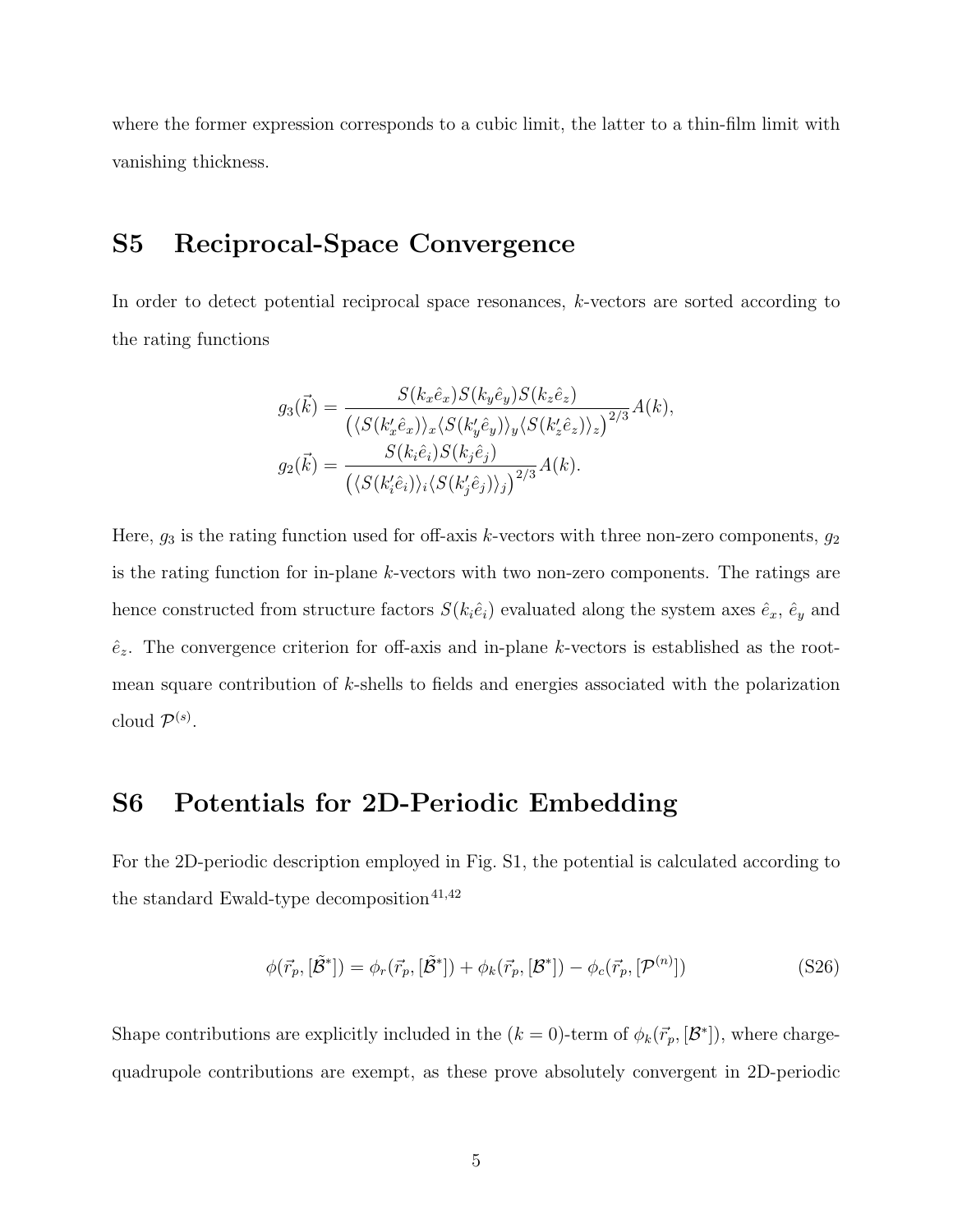systems. The individual contributions to Eq. S26 read

$$
\phi_r(\vec{r}_p, [\tilde{\mathcal{B}}^*]) = \frac{1}{4\pi\varepsilon_0} \sum_{\tilde{B}^*} \frac{q^{b(n)} \text{erfc}\left(\beta R_L^{pb}\right)}{R_L^{pb}},
$$

$$
\phi_k(\vec{r}_p, [\mathcal{B}^*]) = \frac{1}{4\pi\varepsilon_0} \sum_{\vec{k}\neq\vec{0}}' \sum_B \frac{2\pi q^{b(n)}}{|\vec{L}_a \times \vec{L}_b|} \cos\left(\vec{k}\cdot\vec{R}^{pb}\right) \left[\n\begin{array}{c}\ne^{-k(z_p - z_b)} \text{erfc}\left(\frac{k}{2\beta} - \beta(z_p - z_b)\right) + \\
+ e^{+k(z_p - z_b)} \text{erfc}\left(\frac{k}{2\beta} + \beta(z_p - z_b)\right)\n\end{array}\n\right] -\n\begin{array}{c}\n- \frac{1}{4\pi\varepsilon_0} \sum_B \frac{2\pi q^{b(n)}}{|\vec{L}_a \times \vec{L}_b|} \left[\frac{e^{-\beta^2(z_a - z_b)^2}}{\sqrt{\pi}\beta} + (z_a - z_b) \text{erf}\left(\beta(z_a - z_b)\right)\right],\n\end{array} \tag{S27}
$$

$$
\phi_c(\vec{r}_p, [\mathcal{P}^{(n)}]) = \frac{1}{4\pi\varepsilon_0} \sum_P \frac{q^{p(n)} \text{erf}\left(\beta R_L^{pb}\right)}{R_l^{pb}}.
$$
\n(S28)

 $\vec{L}_a, \vec{L}_b$  are the simulation-cell vectors in the periodic plane. Note that self-interaction terms with  $R_L^{pb} = 0$  in  $\phi_c(\vec{r}_p, [\mathcal{P}^{(n)}])$  are calculated using the limit  $\text{erf}(\beta R_L^{pb})/R_L^{pb} \rightarrow 2\beta/\sqrt{\pi}$  as  $R_L^{pb} \to 0.$ 

Note that the standard Ewald decomposition is typically performed for the self-interaction energy of a discrete point-charge cloud. The expressions in real and reciprocal space then build on a double sum over point charges, which count all pairs twice. Hence, a factor 1/2 is normally added in the formulae in order to avoid this double-counting. Here, however, we consider the potential generated by the periodic background density. This should not be multiplied by a factor  $1/2$ , and accordingly differs from the expressions given for the energy by, e.g., Crozier et al. $^{41}$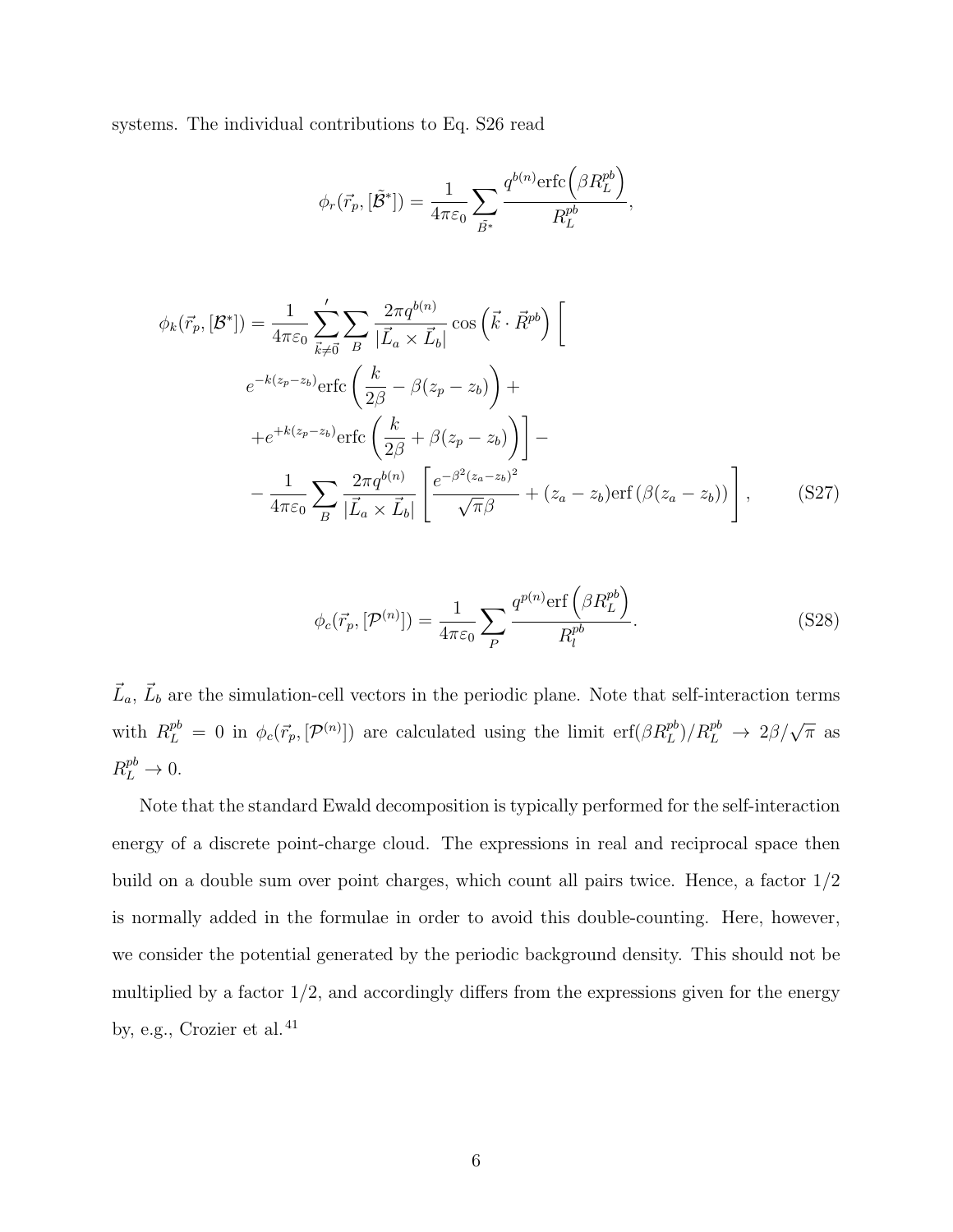#### S7 2D- versus 3D-periodic description of thin films



Figure S1: 2D- versus 3D-periodic description of thin films. Electrostatic energy level profile  $\Delta^{(1)}(z)$  across a D5M (a) and 6T (b) 10 nm thin film for holes (red) and electrons (blue), once computed in a 2D-periodic (lines), and once in a 3D-periodic framework under application of the appropriate thin-film shape term from Eq. 17 (symbols). Dashed blue and red lines mark the contribution from this shape term, addition of which leads to perfect agreement between the 2D- and 3D-periodic description, already for a finite vacuum buffer of twice the thin-film thickness  $d = 20 \text{ nm}$ , achieved by scaling the unit-cell dimension along the z-direction in the 3D-periodic framework.

Fig. S1 shows that the slab limit from Eq. 17 is indeed suited to mimic a 2D-periodic setup, with periodicity along the thin-film normal (aligned with the  $z$ -axis) effectively removed. To this end, we compare *electrostatic* level profiles  $\Delta^{(1)}(z)$  across a C<sub>60</sub>:D5M and  $C_{60}$ :6T interface, obtained once with the 3D-periodic framework detailed above and once with the 2D-periodic description. The results for both approaches (indicated via dots and lines, respectively) coincide already for small z-axis box vectors (as required in the 3D-periodic framework) of three times the film thickness, *if* the shape contribution is taken into account.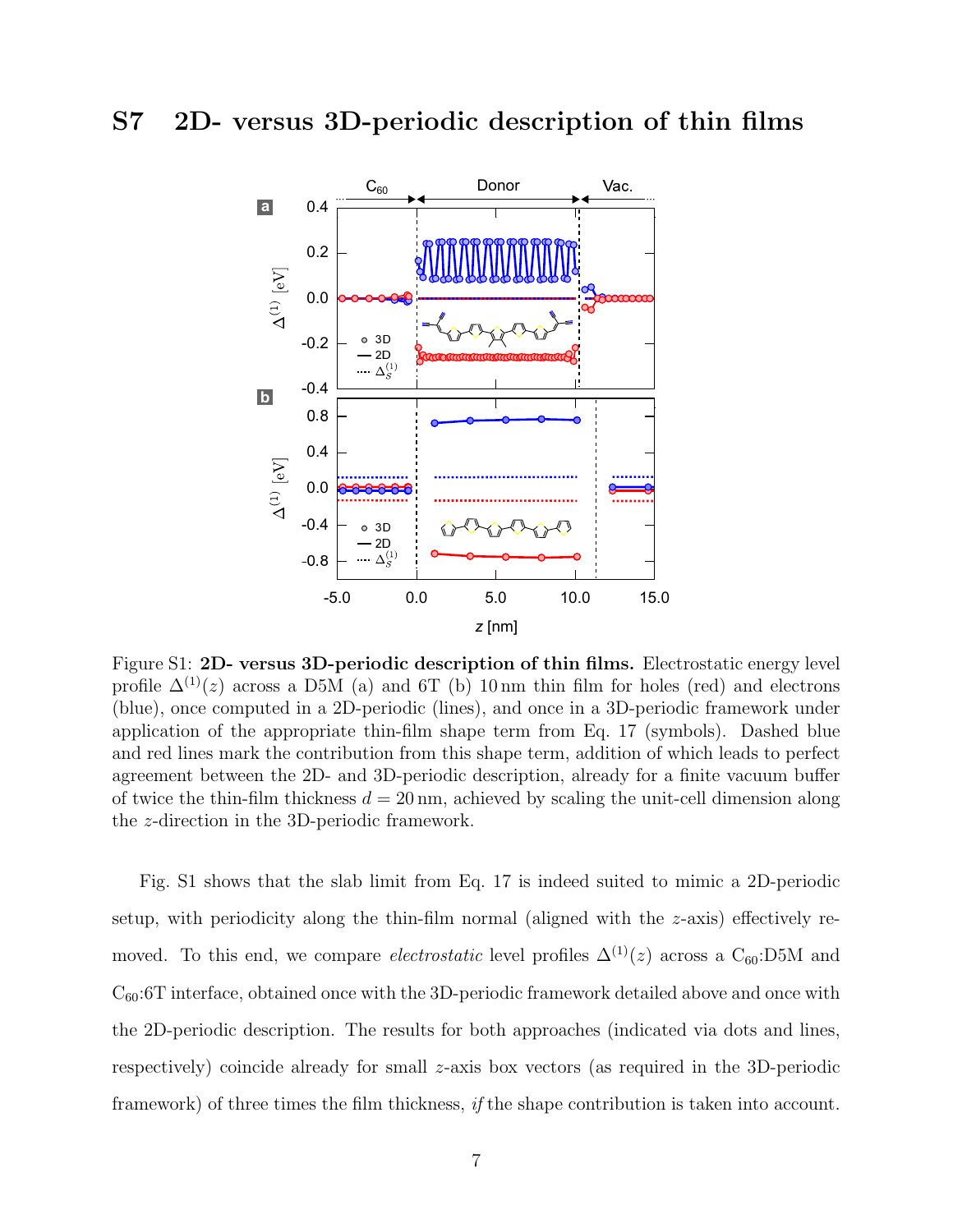Note that these level profiles still exclude polarization effects, to be included by solving Eq. 2 as outlined in the section below.

# S8 Shape factors

We will start from Eq.  $3.12$  of Smith,<sup>20</sup> which implies that the electrostatic potential for a system with zero-rank multipoles (charges) can be written as

$$
\phi_{k=0}^{(0)}\left(\vec{r},\left[\mathcal{B}^*\right]\right) = -\frac{1}{4\pi\varepsilon_0} \sum_{\mathcal{B}} q^{b(n)} \mathcal{J}(\vec{r} - \vec{r}_b, P),\tag{S29}
$$

where  $\mathcal J$  is a shape factor defined via

$$
\mathcal{J}(\vec{r},P) = \frac{2}{\pi^2 V} \int_{-\infty}^{\infty} d^3 v \frac{(\vec{r} \cdot \vec{v})^2}{|\vec{v}|^2} \int_P d^3 \rho e^{2i\vec{\rho}\cdot\vec{r}}.
$$
 (S30)

 $P$  defines the "primitive" summation shape (cube, sphere, cylinder, ...), whose surface is given by  $P(\vec{r}) = 0$ .

The shape factor can be readily evaluated for cube/sphere and slab structures:

$$
\mathcal{J}_{\text{sphere}}(\vec{r}, P) = \frac{2\pi}{3V} |\vec{r}|^2,\tag{S31}
$$

$$
\mathcal{J}_{\text{slab}}(\vec{r}, P) = \frac{2\pi}{V} z^2. \tag{S32}
$$

The generalization of Eq. S29 to higher-rank multipoles is achieved by substituting the charge scalar  $q^{b(n)}$  by the operator  $\mathcal{M}^{b(n)}_{\vec{r}} = q^{b(n)} - \vec{\mu}^{b(n)} \cdot \vec{\nabla} + \theta^{b(n)} : (\vec{\nabla} \otimes \vec{\nabla})$ , which performs the expansion up to the atomic quadrupole. The corresponding potential and shape contribution to the system energy are

$$
\phi_{k=0}(\vec{r}) = -\frac{1}{4\pi\varepsilon_0} \sum_{\mathcal{B}} \mathcal{M}_{\vec{r}}^{b(n)} \mathcal{J}(\vec{r} - \vec{r}_b, P), \tag{S33}
$$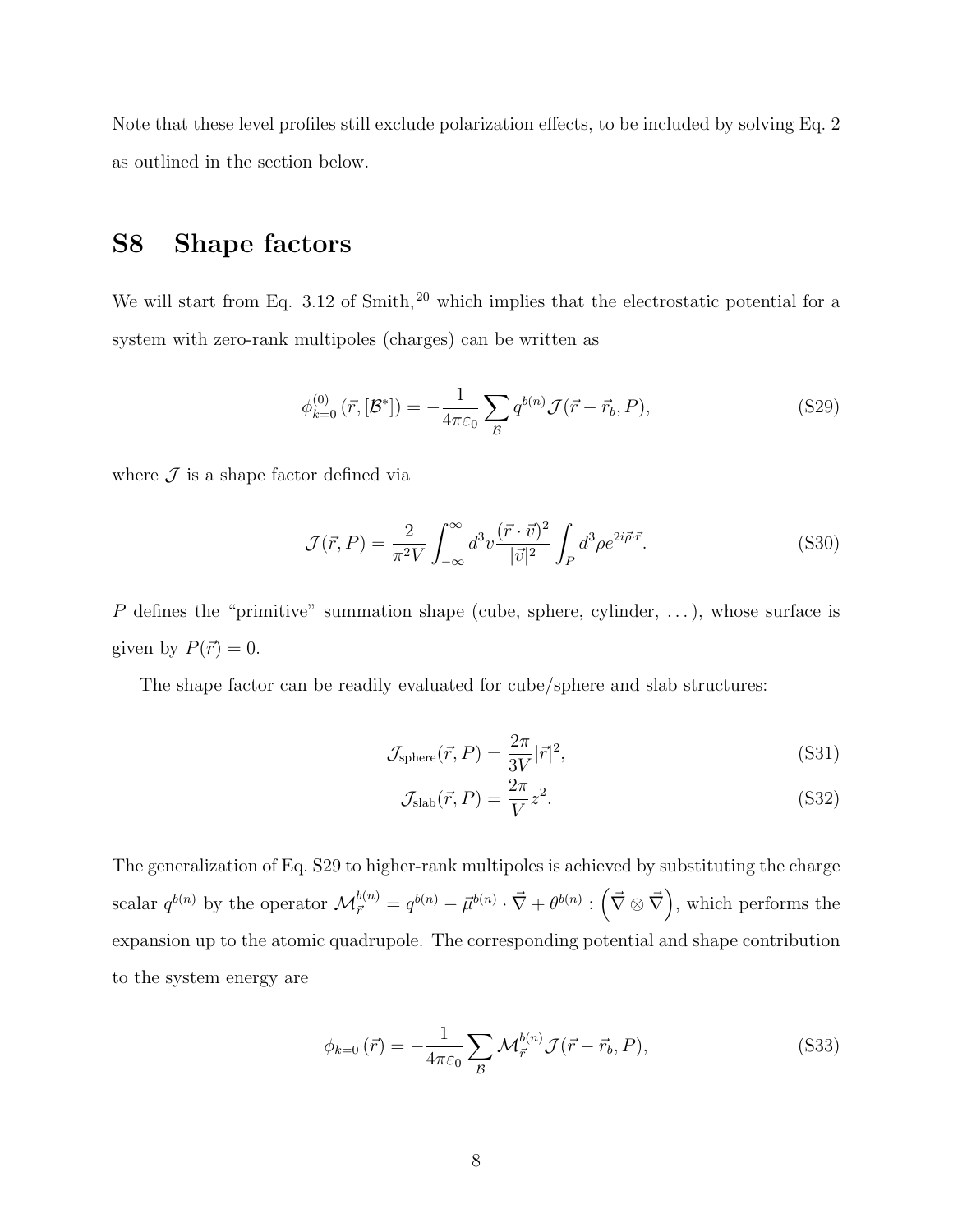$$
W_*\left[P^{(s)};\mathcal{B}\right] = -\frac{1}{4\pi\varepsilon_0} \sum_{\mathcal{B}} \sum_{P} \mathcal{M}_{\vec{r}}^{a(s)} \phi_{k=0}(\vec{r}) \left|_{\vec{r}_a},\right. \tag{S34}
$$

which after some algebra results in Eqs. 16,17 of the main text.

## S9 Aperiodic correction

Following the idea of Ewald, we split the electrostatic potential onto short- and long-range contributions,

$$
\phi^{(0)}\left(\vec{r}_p;[\tilde{\mathcal{B}}^*]\right) = \frac{1}{4\pi\varepsilon_0} \sum_{\tilde{\mathcal{B}}^*} q^{b(n)} \left\{ \frac{\text{erfc}(\beta|\vec{r}_p - \vec{r}_b|)}{\vec{r}_p - \vec{r}_b} + \frac{\text{erf}(\beta|\vec{r}_p - \vec{r}_b|)}{\vec{r}_p - \vec{r}_b} \right\}.
$$
 (S35)

The first interaction term in the curly brackets is short-ranged, and hence efficiently summed up in real space, which eventually results in  $W_r[\mathcal{P}^{(s)}; \tilde{\mathcal{B}}^*]$  in Eq. 11. We now add and subtract the neutral foreground  $\mathcal{P}^{(n)}$  to the sum over the second, long-ranged, interaction term:  $\sum_{\tilde{\beta}^*} = \sum_{\tilde{\beta}^*\cup\mathcal{P}^{(n)}} - \sum_{\mathcal{P}^{(n)}}$ . The sum over  $\tilde{\beta}^*\cup\mathcal{P}^{(n)}\equiv\mathcal{B}^*$  results in the contributions  $W_k[\mathcal{P}^{(s)};\mathcal{B}]$  and  $W_k[\mathcal{P}^{(s)};\mathcal{B}]$ , whereas the sum over  $\mathcal{P}^{(n)}$  gives rise to  $W_{si}[\mathcal{P}^{(s)};\mathcal{P}^{(n)}]$  and  $W_c[{\cal P}^{(s)};{\cal P}^{(n)}].$ 

Specifically, for zero-rank multipoles (charges)

$$
W_{\rm si,c}^{(0)} = \sum_{\mathcal{P}^{(s)}} q^{p(s)} \phi_{\rm si,c}^{(0)} \left( \vec{r}_p; [\tilde{\mathcal{B}}^*] \right) = -\frac{1}{4\pi\varepsilon_0} \sum_{\mathcal{P}} \sum_{\mathcal{P}'} q^{p(s)} q^{p'(n)} \frac{\mathrm{erf}(\beta |\vec{r}_p - \vec{r}_{p'}|)}{|\vec{r}_p - \vec{r}_{p'}|} = W_{\rm si}^{(0)} + W_c^{(0)},
$$

where

$$
W_{\rm si}^{(0)} = \frac{1}{4\pi\varepsilon_0} \sum_{\mathcal{P}} q^{p(s)} q^{p(n)} \lim_{r \to 0} \frac{\text{erf}(\beta r)}{r},
$$
  

$$
W_c^{(0)} = \frac{1}{4\pi\varepsilon_0} \sum_{\mathcal{P}} \sum_{\mathcal{P}'} (1 - \delta_{pp'}) q^{p(s)} q^{p'(n)} \frac{\text{erf}(\beta|\vec{r}_p - \vec{r}_{p'}|)}{|\vec{r}_p - \vec{r}_{p'}|}.
$$

Generalization of these expressions to higher multipoles (up to quadrupoles) is possible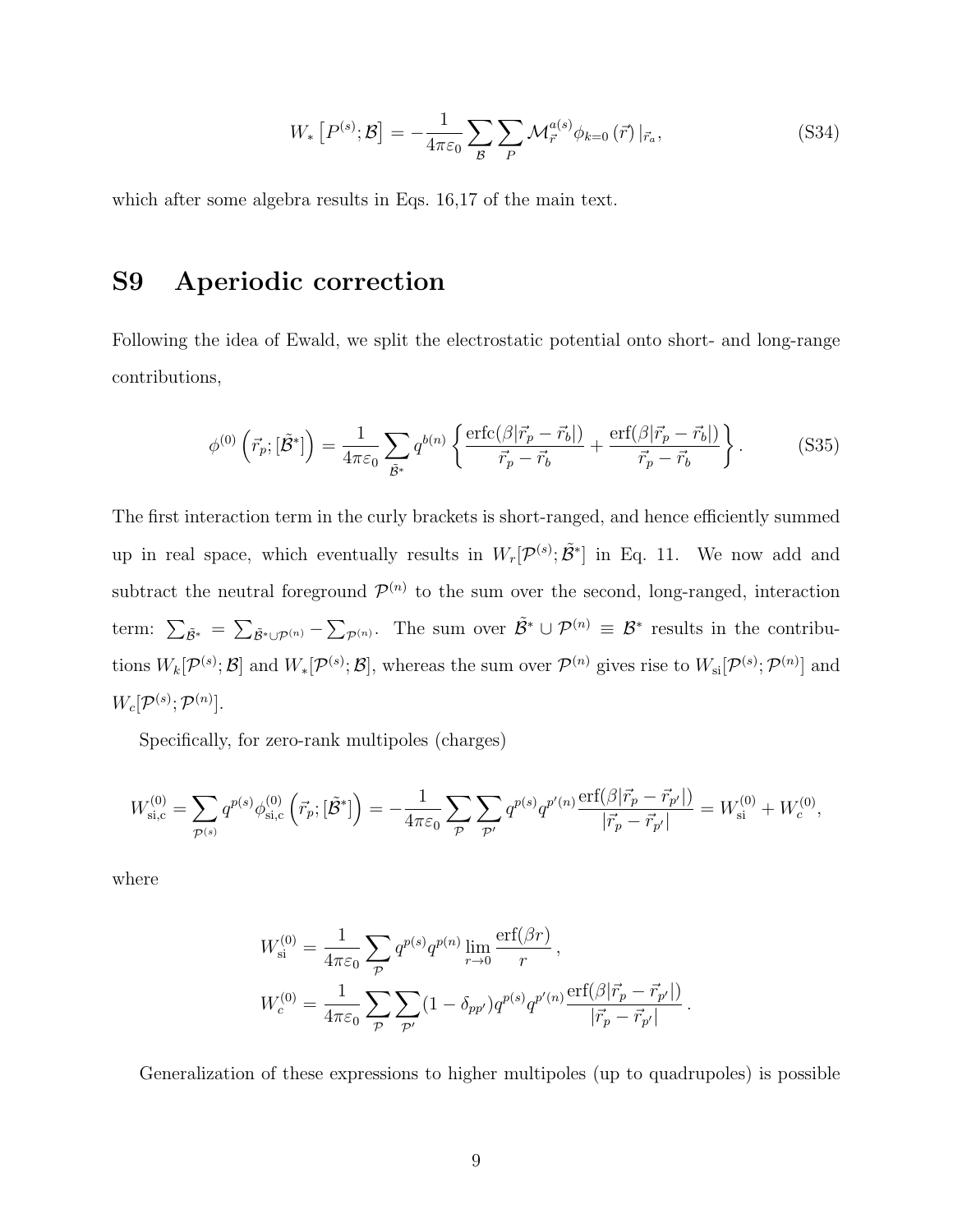via the substitution

$$
q^{b(n)} \to q^{b(n)} - \vec{\mu}^{b(n)} \cdot \vec{\nabla} + \theta^{b(n)} : (\vec{\nabla} \otimes \vec{\nabla}), \qquad (S36)
$$

$$
q^{p(s)} \to q^{p(s)} + \vec{\mu}^{p(s)} \cdot \vec{\nabla} + \theta^{p(s)} : (\vec{\nabla} \otimes \vec{\nabla}) ,
$$
 (S37)

which finally results in Eqs. 14, 15 of the main text.

#### S10 Parameters of the polarizable force-field

Below, we list the set of atomic multipoles and polarizabilities used in the examples from the Validation section of the main text. The listing is structured according to compounds (ZnPc, D5M, 6T, EL86, PEN) and charge states (neutral, cation, anion). Each section defines the polarizable force field for the corresponding compound and charge state via a verbatim representation of the input file used by the VOTCA::CTP code.<sup>10</sup>

The file format largely resembles the format used by A. Stone in his GDMA code<sup>28</sup> and is structured as follows: The first two lines are comment lines, followed by a line which indicates the units of the atomic coordinates  $(\hat{A}$  in this example):

! Comment line 1

! Comment line 2

```
Units angstrom
```
After this header section, the atomic parameters are listed atom by atom. For a single atom, the associated entry reads, for example,

N +0.0002240 +9.8202378 +3.7242187 Rank 2 -0.2150281 -0.4548875 -0.0000536 +0.3131389 +0.4246758 +0.0000774 -0.4983059 -0.1450614 -0.0000414 P +2.1668289 +0.0000000 +0.0000000 +2.1668289 +0.0000000 +2.1668289